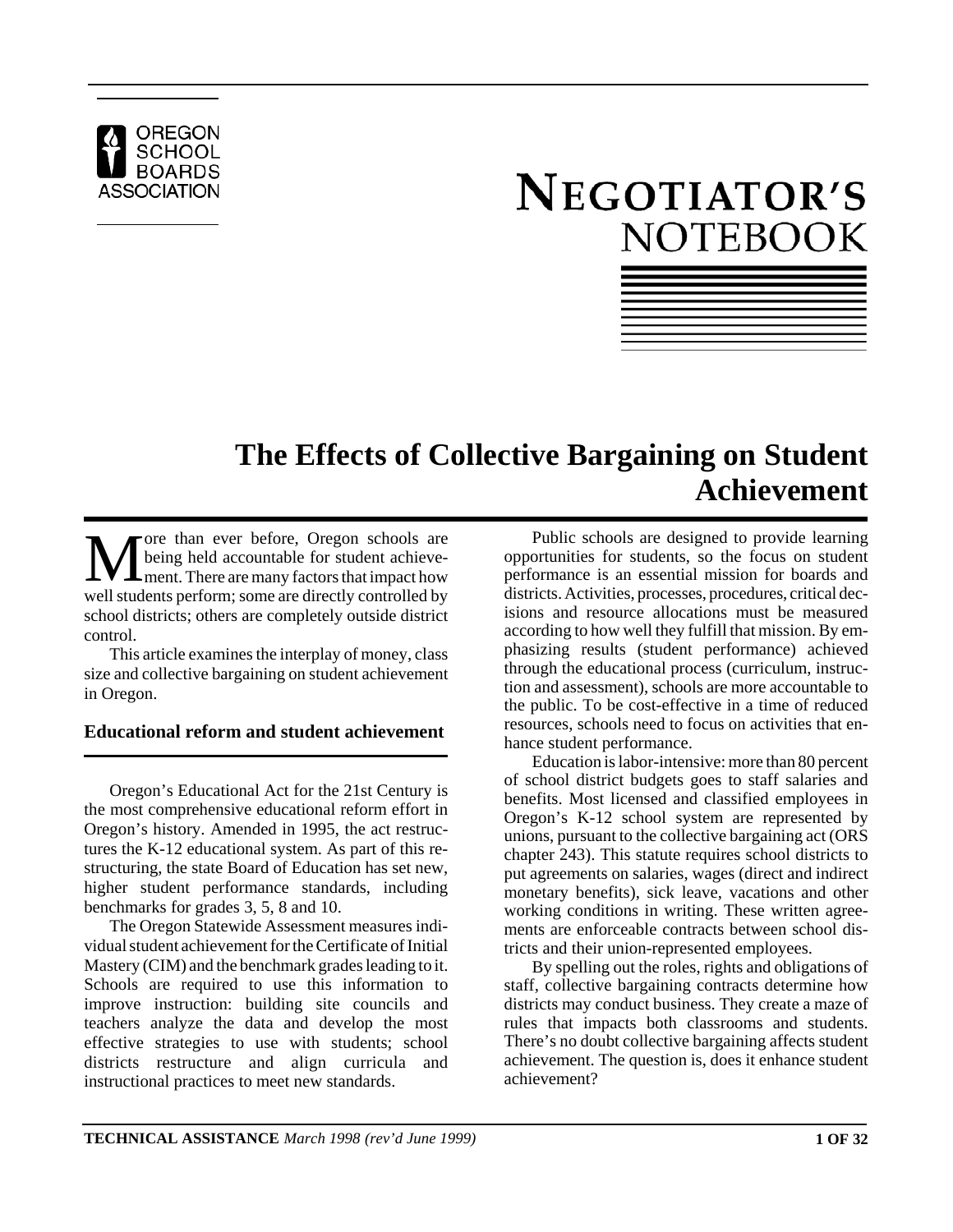#### **More money = better education?**

Research shows that collective bargaining increases the cost of education. In a comprehensive study of the effects of collective bargaining on education,<sup>1</sup> University of Oregon professors Randall Eberts and Joe A. Stone concluded:

"The major difference we detected between union and non-union districts is the cost of education: for the same level of education quality, the annual operating cost per pupil in union districts is 15 percent higher than in similar nonunion districts." (Page 173.)

Eberts and Stone did not find a difference in educational quality, despite substantially higher costs in districts with collective bargaining.

"The surprising result, in our opinion, is that in the face of substantial differences in the allocation of resources between union and nonunion districts, and significant differences in the structure of the educational process in the two sets of districts, the average quality of education is nearly identical." (Page 173.)

The study was based on national data with methodological controls for student, district, community and regional factors, including measures of student achievement. Thirty-six factors potentially important to student achievement were identified, including:

- $\Box$  student characteristics:
- $\Box$  teacher/student ratios:
- $\Box$  teacher time and instruction:
- $\Box$  teacher preparation time;
- $\Box$  educational level of the teachers;
- $\Box$  principal leadership;
- $\Box$  years of experience;
- $\Box$  administrative experience of administrators and

#### teachers;

- $\Box$  attitudes of administrators and teachers;
- $\Box$  student involvement:
- $\Box$  parental involvement;
- $\Box$  childhood experience;
- $\Box$  socioeconomic status.

An analysis of these factors across union and nonunion districts indicated that:

"Union districts appear to work best for students near the average and less well for students well above or below average."

The amount of resources allocated for instruction; the efficiency of those resources; and institutional factors such as school size, class size and student characteristics, are all part of an integrated and dynamic system affecting student achievement. See Figure 1 (page 3) for a schematic diagram of some of the basic ingredients.

#### **Unions boost budget, class size**

In 1996, Carolyn Hoxby conducted a study on student outcomes for cohorts educated since  $1960<sup>2</sup>$ The study examined how teachers' unions affect the educational product (student achievement) by increasing the size and influencing the allocation of school budgets, and by affecting the productivity of teachers. Data were studied from large representative samples of school districts at multiple points in time, from 1960 to the present. Demographics and student achievement were examined, as well as U.S. Census information. Results indicate teachers' unions have the effect of raising school budgets and devoting most of that increase to increasing teacher salaries and the teacher/student ratio.

<sup>1</sup> *Unions and Public Schools: The Effect of Collective Bargaining on American Education,* © 1984, Lexington Books, D.C. Heath & Company, Lexington, MA.

<sup>2</sup> "How Teachers' Unions Affect Education Production," *The Quarterly Journal of Economics,* August 1996.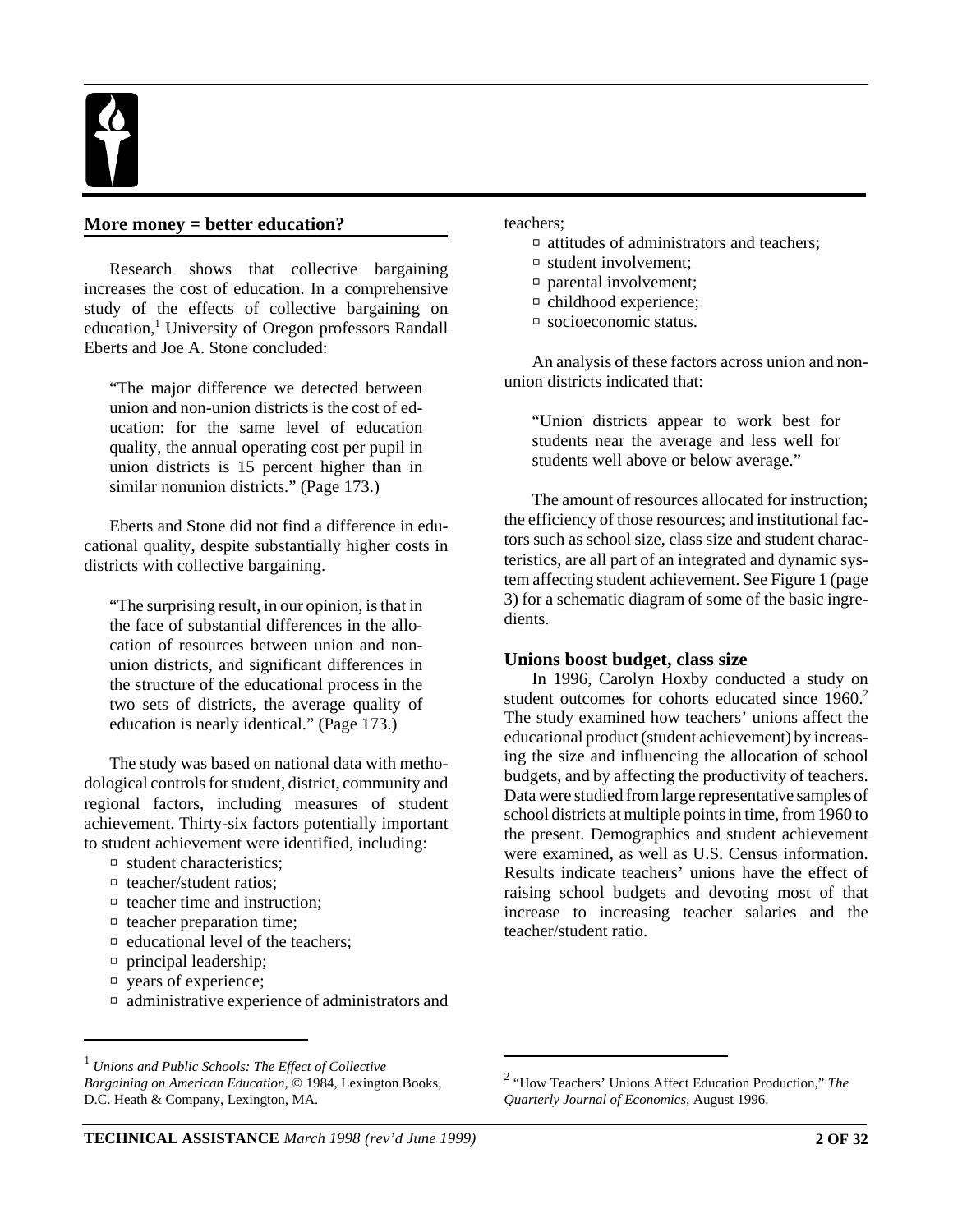# **Collective Bargaining Effects on Student Achievement**

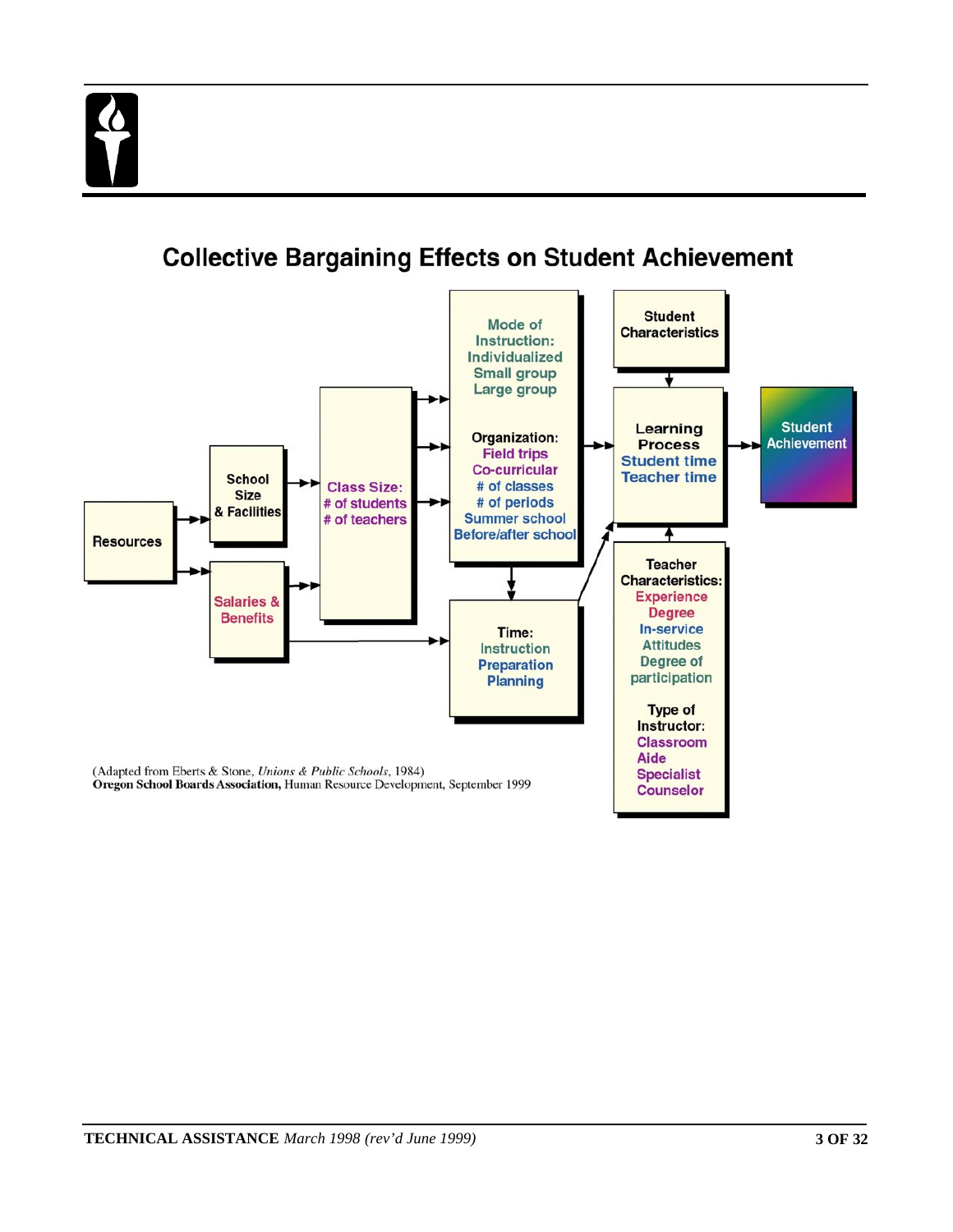This pattern is also present in Oregon, where teacher salaries, as well as the teacher/student ratio, have increased. In 1990-91, the teacher/student ratio

was 18; by 1995-96 it had grown to 19.8. This is the largest increase in teacher/student ratios among states in the northwest. (See Figures 2 and 3, below.)



# **1990-91 Teacher/Student Ratios in the Northwest**

**Figure 2**

 **1995-96 Teacher/Student Ratios in the Northwest**



**Figure 3**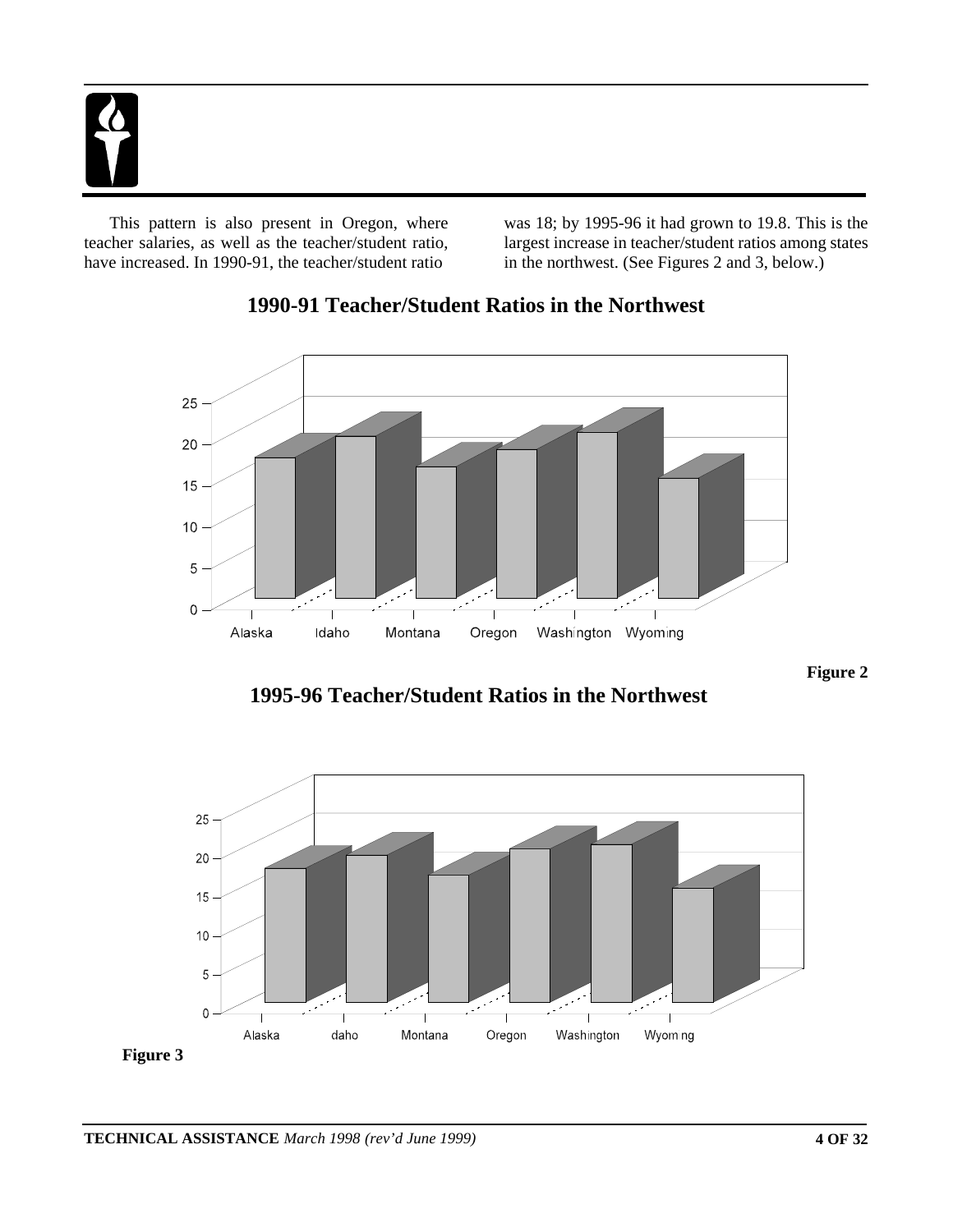A comparison of Oregon teacher salaries with teacher salaries nationwide from 1990-91 to 1995-96 shows the average teacher salary in Oregon jumped \$7,275, or 22.52 percent, while nationwide the average teacher salary increased \$4,562, or 13.77 percent. (See Figure 4, below.)



### **State and National Comparisons: Average Teacher Salaries, 1990-91 through 1996-97**

Figure 4 — *Source: National Education Association*

According to figures supplied by the National Education Association (NEA) in 1995-96, Oregon's average teacher salary ranked 14th highest in the nation. Oregon ranked 19th in the nation in 1985-86.

The implication is clear: as individual salaries increase, there is less money available for hiring additional staff.

#### **Where does the money go?**

To understand the relationship between school spending and student achievement, you need to look at the actual amount of resources that increase student opportunities for learning. Nationally, there is a remarkably consistent pattern in the spending of school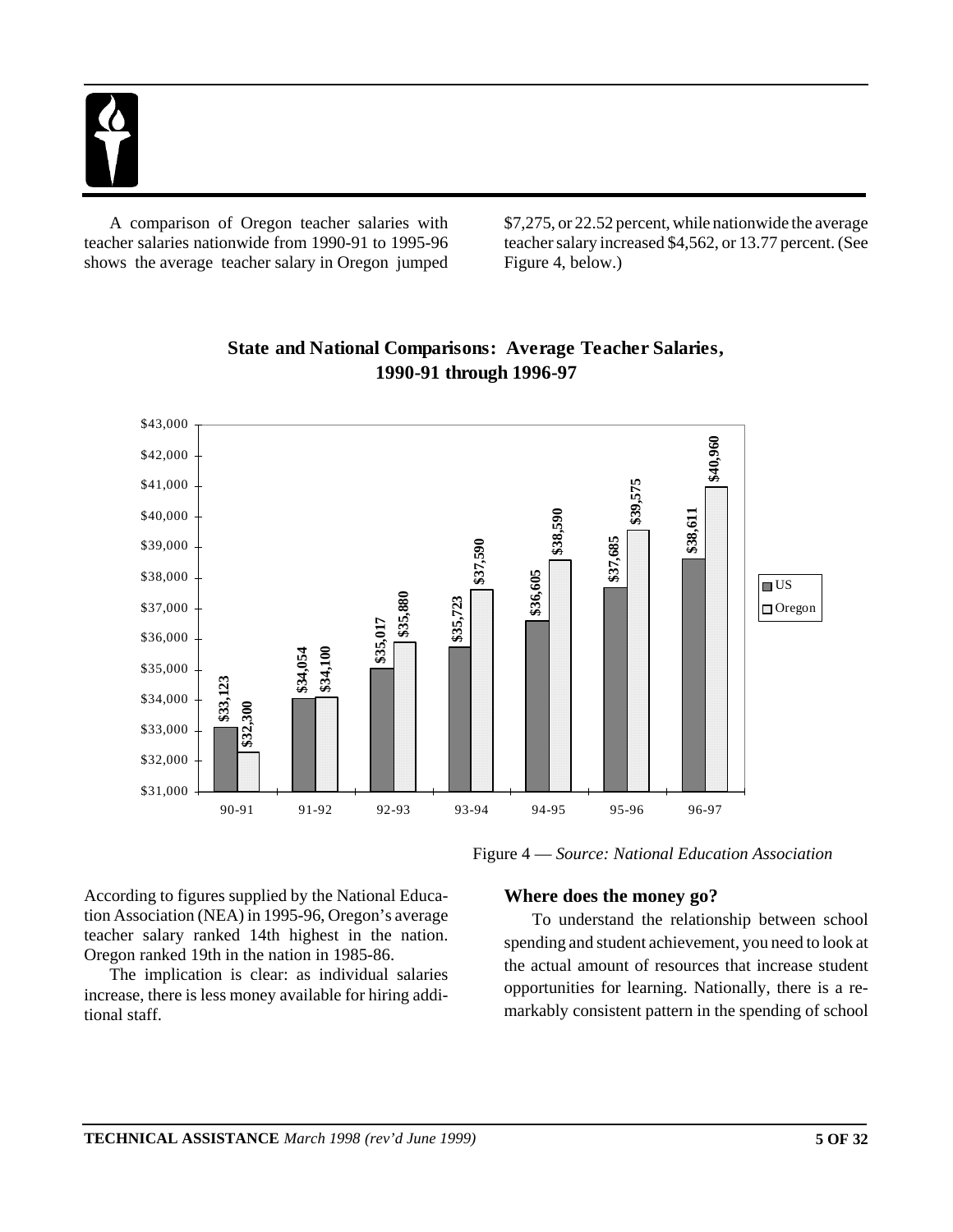

districts, regardless of the wealth of the district.<sup>3</sup> Typical school budgets are spent as follows:

 $\Box$  60 percent instructional services (regular classroom instruction for core academic subjects and other content areas and instruction for students with special needs);

 $\Box$  10 percent administration;

 $\Box$  3-4 percent central office;

 $\Box$  6-7 percent school site;

 $\Box$  10 percent operation and maintenance of physical plant (excluding depreciation);

 $\Box$  9 percent instructional support (student services, curriculum development and professional development).

School budget data from the Oregon Department of Education shows that in fiscal year 1992, approximately 64 percent of net operating expenditures was dedicated to instruction. By 1996, that had increased to 66 percent. Support service allocations decreased from 37 percent in 1992 to 34 percent in 1996. During the same period, enrollment rose 5.7 percent. This means Oregon school districts are devoting a greater percentage of their budgets to instruction and decreasing support service allocations at a time of increasing student enrollment.

#### **Factors that impact student achievement**

According to Mossborg (1996), educational efficiency cannot be judged solely on the ratio of school spending to student achievement. It also depends on numerous factors related to actual learning outcomes. The educational process is a function of human relationships.

Monk  $(1992)^4$  describes education as a series of nested processes, combining to produce multiple outputs that, in turn, serve as the ingredients of

3 Mossborg, Susan, *How Money Matters to School Performance—Four Points Policy-Makers Should Know,* Northwest Regional Educational Laboratory Program Report, May 1996.

subsequent production processes. Instructional materials and teacher time are transformed into an educational service or opportunity. This opportunity is combined with school resources and student time and effort to produce changes in student achievement.

Collective bargaining is not the only factor that impacts student achievement; its effects need to be put into context. The most important family characteristic that influences student performance is the level of parent education. In a policy brief entitled "Student Performance in the Changing American Family," the Rand Institute on Education and Training reported a study conducted by researchers David Grissmer, Shirley Kirby, Mark Berends and Stephanie Williamson.

The study examined two national databases: the National Longitudinal Survey of Youth from 1980 and the National Educational Longitudinal Survey from 1988, to determine how specific family characteristics affect student performance as measured by mathematics and verbal reading scores. While the level of a parent's education had the most important and substantive effect on student performance, the income, family size and mother's age at the child's birth were only modestly significant. The two most influential family characteristics were parent educational level and family size.

#### **Opportunities for improvement**

In January 1997, *Education Week* published "Quality Counts," the first in a series of reports on the condition of public education in the United States. The report graded the performance of each state on four indicators that affect student achievement:

- $\Box$  teacher quality;
- $\Box$  academic standards;
- $\Box$  school climate; and
- $\Box$  school funding.

The report outlined three major strategies for improving education:

 $\Box$  set challenging standards for students;

- $\Box$  improve assessments; and
- $\Box$  insure high-quality teacher performance.

Also, in January 1997, the Oregon Association of School Executives' School Funding Coalition, working for the Governor's Quality Education Work Group, identified several keys to a quality education:

<sup>&</sup>lt;sup>4</sup> "Education Productivity Research: an Update and Assessment of its Role in Education Finance Reform," *Educational Evaluation and Policy Analysis,* Vol. 14(4), pp. 307-332.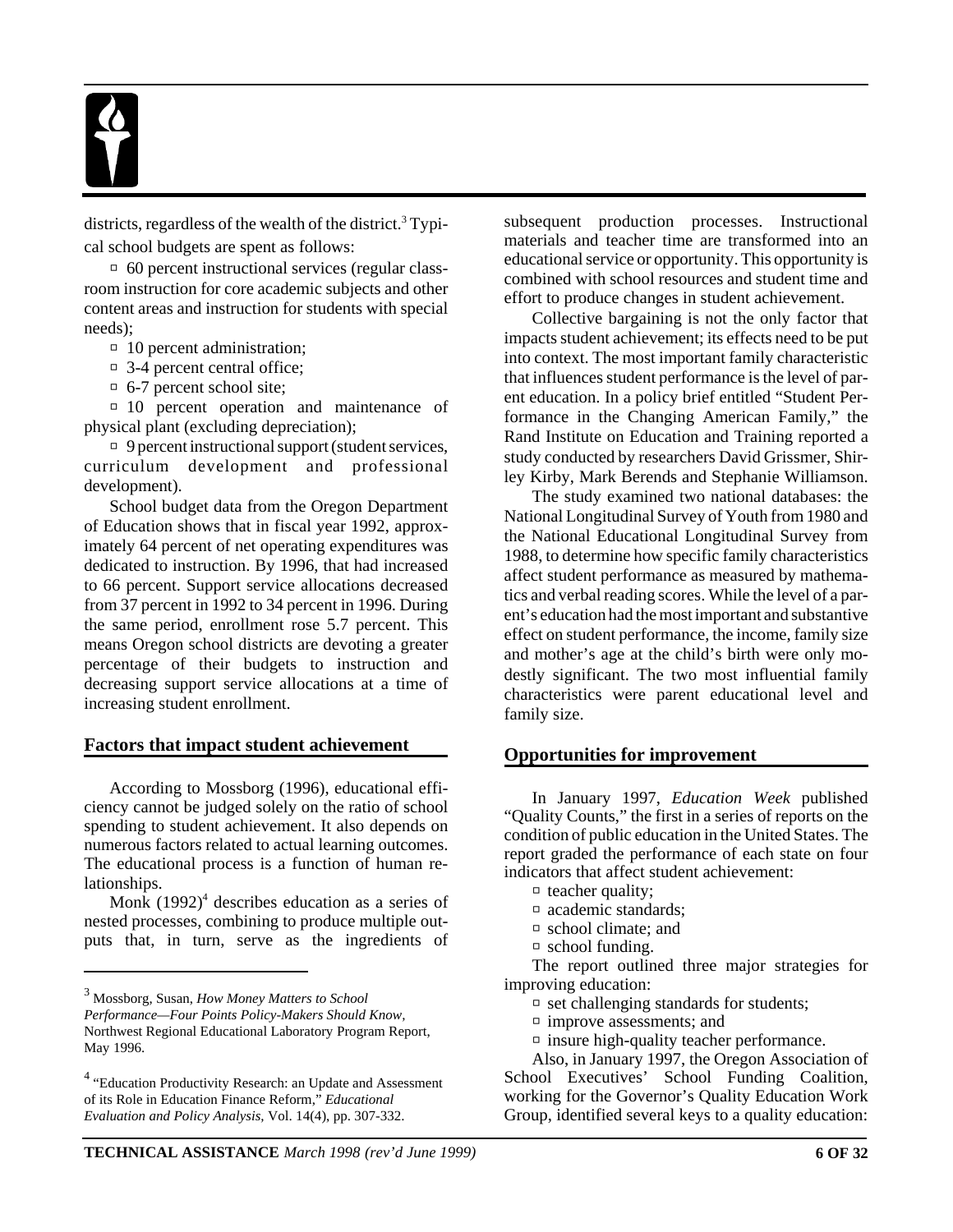

- $\Box$  academic content:
- $\Box$  specific student performance standards;

 $\Box$  appropriate opportunities for students to learn; and

 $\Box$  training and professional development for teachers.

Oregon's Educational Act for the 21st Century has set standards for student achievement. Districts must insure high-quality teacher performance. There are several key factors that affect the opportunity of students to learn, including class size, properly trained teachers, length of school day and school year, adequate learning materials and tools, school safety, school environment and culture, leadership and governance, and adequate infrastructure services.

It's obvious that collective bargaining has a significant influence on these factors. Within any collective bargaining agreement, there are clusters of articles which, taken together, have a significant impact on the allocation and efficiency of resources dedicated to improving student achievement at the classroom level. These clusters include:

- R *Cluster 1: classroom policy*
	- class size:
	- academic freedom:
	- **P** preparation time;
	- **q** grading;
	- $\blacksquare$  workday/work year;
	- student contact time.

R *Cluster 2: teacher quality*

- **P** evaluation:
- $\blacksquare$  discipline;
- $\blacksquare$  dismissal:
- $\blacksquare$  reduction in force:
- tuition reimbursement;
- $\blacksquare$  inservice:
- vacancies and transfers.
- R *Cluster 3: compensation*
	- salary;
	- **n** insurance benefits;
	- $\blacksquare$  extra duty;
	- **P** extended contracts:
	- curriculum work.

We will examine the effects of these clusters on student achievement in future issues of *Negotiator's Notebook*. This information should help you begin

transforming collective bargaining agreements to enhance and support student achievement.

#### **Cluster 1— classroom policy**

Collective bargaining agreements often have explicit terms and conditions that can have a direct effect on services at the classroom level. The issues in this cluster can be organized into three interconnected parts.

#### **Time**

Length of the work year Length of the workday Preparation/planning time Student contact time

> **Curriculum** Academic Freedom Grading

#### **Efficiency**

Class size: Number of students Type of students (TAG, ESL, SED, DD, etc.)

The more time a teacher dedicates to actual teaching, the greater the opportunity for student learning. The amount of time spent teaching is dictated by length of work year, length of workday and amount of time spent in preparation. These factors determine how much time is available for teaching.

Curriculum may be influenced by the degree of freedom teachers have. Their ability to depart from the district curriculum may have a profound effect on student performance in some skill areas. As districts

move toward a standards-based curriculum with specific student performance expectations, this issue be-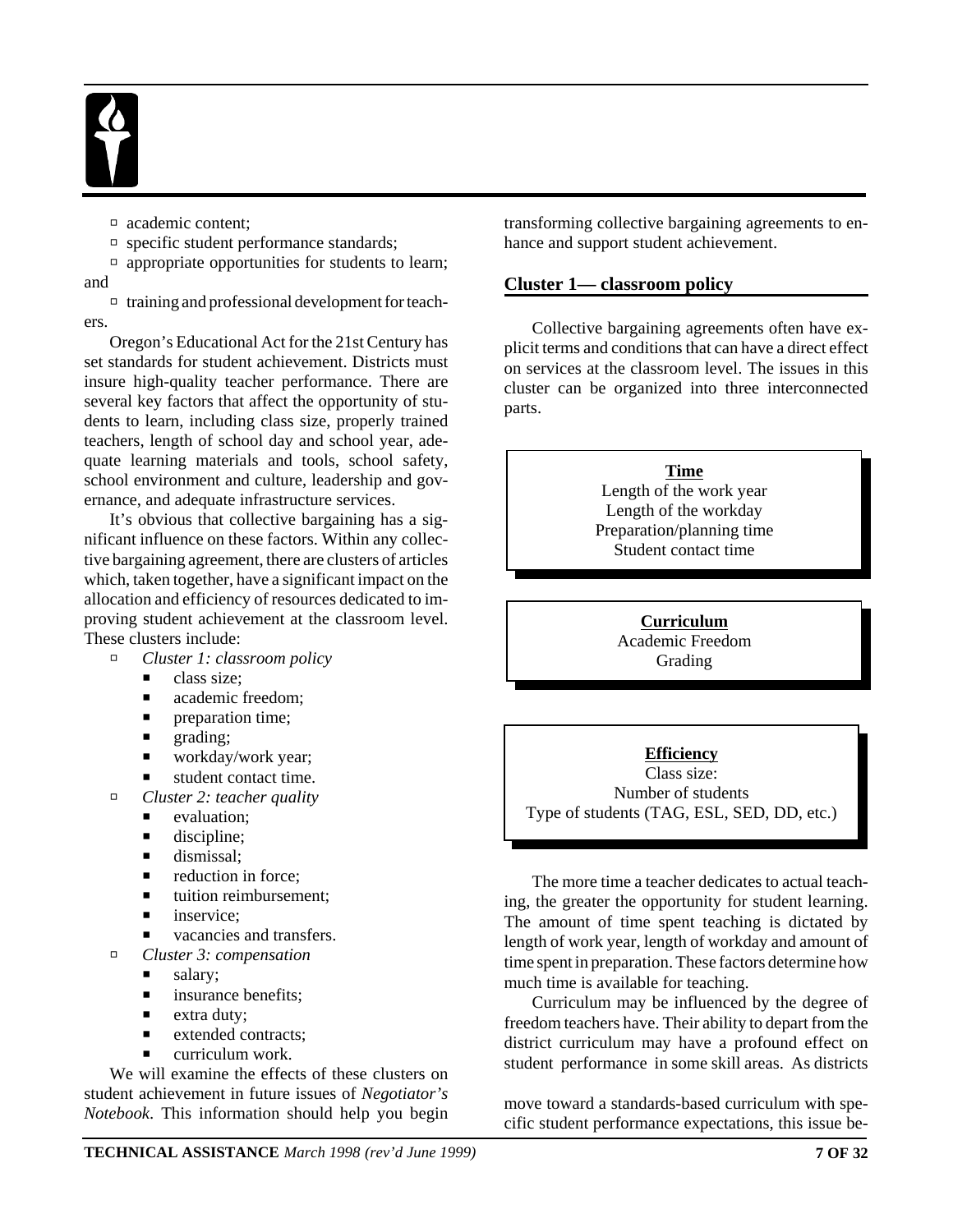

comes more critical.

#### **The controversy over class size**

Perhaps the most controversial issue in this cluster is class size. A common financial dilemma in school district negotiations is how to balance the need for additional licensed and classified staff with the need for salary and wage increases for existing staff. It's the key to determining how many staff members are available and how many students are in each classroom.

One of the overall effects of collective bargaining has been to increase teacher salaries and teacher/ student ratios. It should be noted, however, that there is a difference between the teacher/student ratio and the average class size in a particular school district. Typically, teacher/student ratio is calculated by dividing the number of students by the number of licensed teachers. Of course, not all teachers work in a classroom and not all teachers have students all periods of each day.

A critical question in Oregon is whether the quality of instruction, and thus student achievement, is being affected by class sizes at a time of generally increasing enrollment. Infrastructure demands and lack of available classrooms may also contribute to this condition. However, those considerations go beyond the scope of this article.

The most comprehensive study on the effects of class size is Tennessee's Project STAR (Student/ Teacher Achievement Ratio). Project results show that class size can help to improve student achievement, particularly in the early grades. The STAR project, begun in 1985, involved 79 elementary schools and 42 school districts in Tennessee. Teachers and kindergarten students were randomly assigned to a small class (17 students), a regular class averaging 24 students or a regular class with an aide. Students kept their class assignments through the third grade. The school districts followed their own policies and curriculum. The effects were studied at four locations: urban, rural, inter-city and suburban.

The groups were compared at the class level, not the student level. Academically, small-class students did significantly better than students in regular classes or regular classes with an aide. The lasting benefits of small classes were clear and consistent. After returning to regular-sized classes in the fourth grade, students who had been in small classes scored better than the other two groups on every measurement. There was no significant difference between students who had been in regular classes or in regular classes with an aide.

Students who had been in small classes in kindergarten through grade three showed higher levels of participation in the fourth grade. The difference between the other two groups was not significant. In order to achieve these effects, however, class sizes would have to drop to between 13 and 17 students per class. As far back as the late 1970s, studies showed that the greatest gain in student achievement is with classes of 15 or fewer students.

In April 1999, Project STAR reported on a 10-year follow-up on the students that were assigned to small classes, regular classes, or regular classes with an aid. The follow-up study analyzed data that showed that even after returning to larger classes STAR students continued to out perform their peers in larger classes. Results indicated that children who attended small classes in grades K-3 were six to 14 months ahead of their class peers in math, reading and science when they reached the  $4<sup>th</sup>$ ,  $6<sup>th</sup>$ , and  $8<sup>th</sup>$  grade. The study also indicated that students needed to be in small class for at least three years in order for the benefits to be sustained through later grades. The positive effect of smaller class size appears to sustained throughout their K-12 career. As students got older, the advantages of having smaller class sizes resulted in students who were more likely to graduate with honors, complete high school, complete more advanced math and English courses, and graduate on time. For the students that graduated in 1998, it was found that 40.2 percent of black students from small classes took the S.A.T or the A.C.T. Thirty-one and seven-tenths percent (31.7%) of Black students in regular size classes and thirty-four percent (34%) of students in classes with a paraprofessional took one of the exams. The study also indicated that the A.C.T. or S.A.T. scores taken by black and white students were narrowed by approximately 54 percent.

#### **Smaller classes are not enough**

Research shows that smaller class size, by itself,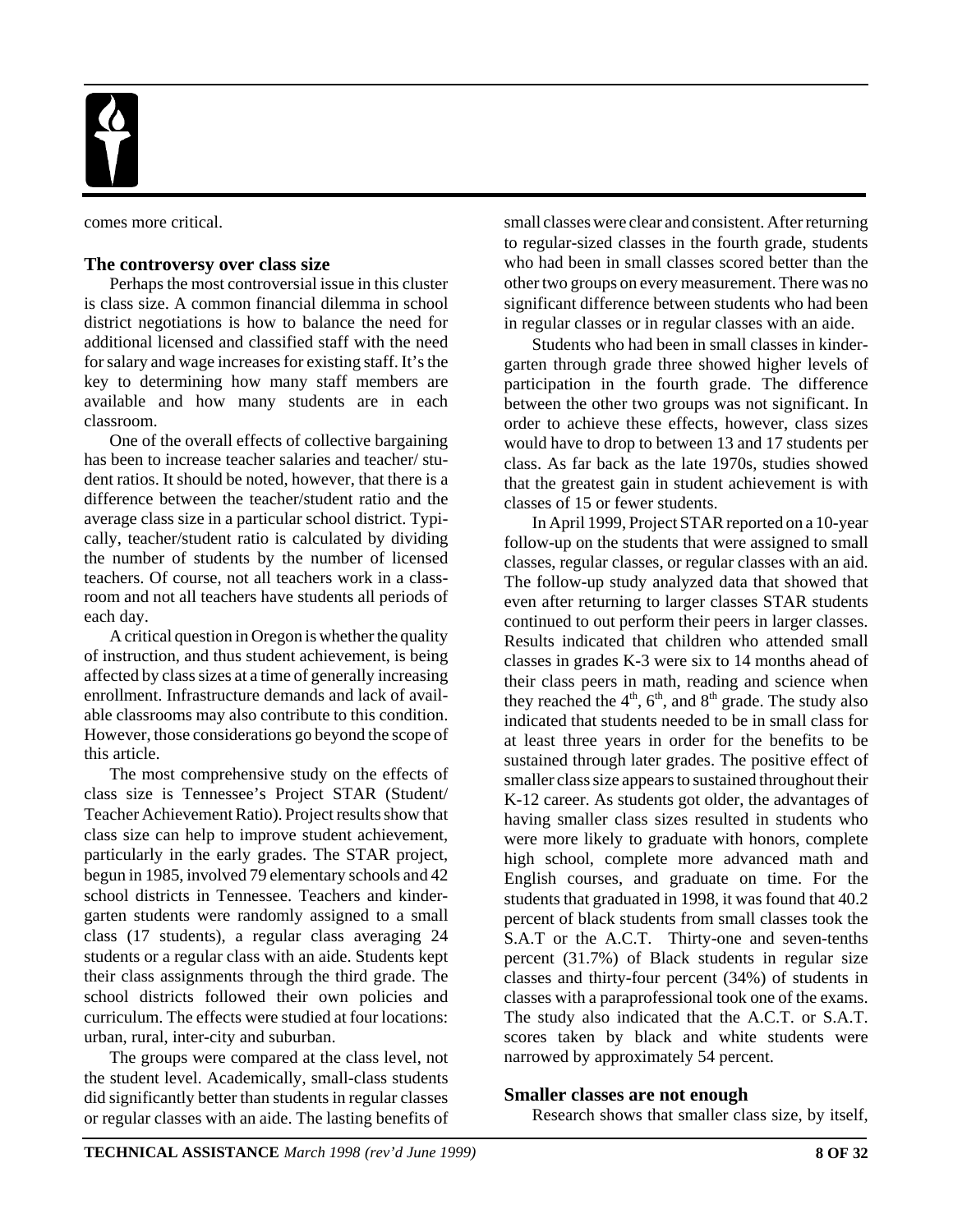

does little or nothing to improve student achievement: The methods and styles used by teachers are important. Few, if any, benefits can be expected from reducing class size if instructional methods do not change. The majority of teachers do not significantly change their teaching methods with class size reductions. Research also stresses the importance of staff development in the areas of classroom management, student evaluation, individualized instruction, grouping techniques and supervision, and evaluation of teacher methods and activities.

In fact, there are a number of variables besides class size that influence student learning, including:

- $\Box$  grade level;
- $\Box$  subject area;
- $\Box$  type of pupils;
- $\Box$  nature of learning objectives;
- $\Box$  support materials;
- $\Box$  facilities:
- $\Box$  instructional methods:
- $\Box$  skills and attitudes of the teacher:
- $\Box$  support staff.

Research does not indicate an optimum class size, but it does show:

 $\Box$  Smaller classes seem to have a positive effect on pupil behavior and attitude in the early primary grades. At the junior and senior high levels, no significant behavioral or attitude changes occur in students as a result of smaller classes.

 $\Box$  Smaller classes alone will not necessarily result in greater student achievement. Within the mid-range of 23-30 students, class size has little decisive impact on academic achievement in most subjects above the primary (K-3) grades.

 $\Box$  Small classes are important to increase pupil achievement in reading and mathematics in early primary grades.

 $\Box$  Pupils of lesser academic ability tend to achieve more in smaller classes.

In Smaller classes may positively affect academic achievement of economically disadvantaged and ethnic minority students.

 $\Box$  Smaller class size has less impact on student achievement than most of the other variables studied. [Teacher opinion polls indicate proportionately low salaries and large classes negatively influence teachers' morale. Contrary to popular belief, teacher/student ratio is more of a morale and workload problem than a student achievement problem.]

 $\Box$  Seventy-nine percent of the public believes class size makes a great difference in student achievement.

 $\Box$  Most teachers believe they can be more effective with smaller classes  $<sup>5</sup>$ </sup>

#### **Class size in Oregon**

The Oregon Department of Education does not specifically track class size, but it does track student/ teacher ratios. These calculations include music, art, physical education and other subjects not taught in a traditional classroom. (See Figure 5, below.)

# **Student/ Teacher Ratio in Oregon**



#### **Figure 5**

Data from the annual Oregon Education Association's Student Count Day Surveys indicates class size steadily increased between 1991 and 1997. For example, in 1990-91, 63.6 percent had 23 or more students, compared to 71.3 percent in 1996-97, a 7.7 percent increase. (See Figure 6 on page 10.)

In 1999, a survey was conducted by staff of the U.S. House of Representatives, Committee on Government Reform. According to the Oregonian (August 26, 1999), data for the study came from the Oregon Department of Education (ODE) for the 1998-1999

<sup>5</sup> John Goodlad: *A Place Called School.*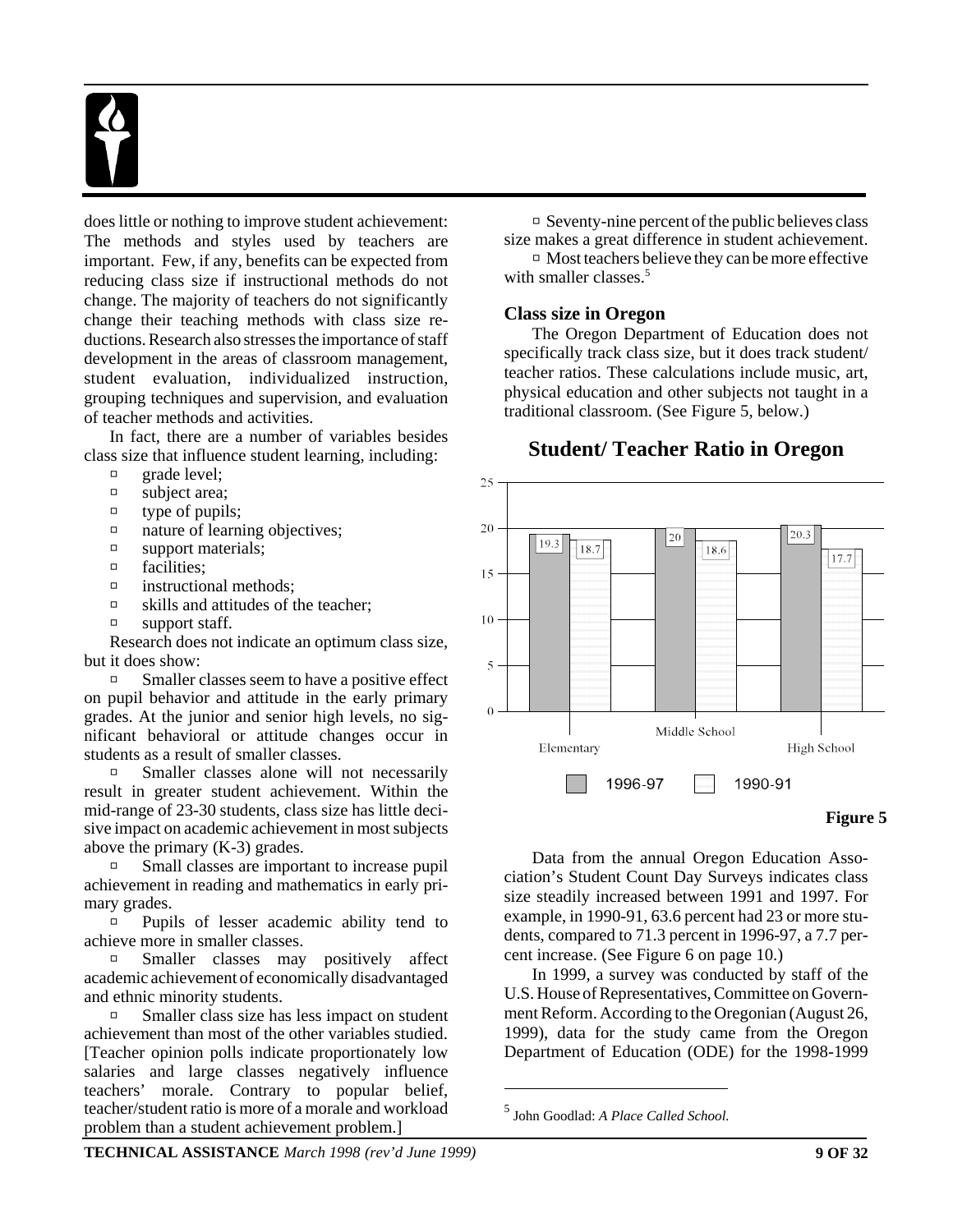

school year. The survey examined six counties: Multnomah, Washington, Clackamas, Yamhill, Columbia, and Clatsop. The results indicated that only seven percent of students in grades K-3 attended classes small enough to meet the federal goal of 18 or fewer students per class. The average class size of students in K-3 in the six Portland area counties in 1998-99 was 23.1. Results from the study are shown in Figure 7 on page 11.

#### **Do class-size limits make sense?**

A number of states have attempted to mandate class sizes. In 1996, California decided to limit K-3 class size to 20 students or fewer. About 18,000

teachers were hired in 1997-98; two-thirds had little or no teaching experience and 24 percent lacked credentials. Physical space was also a problem: some schools gave up science labs, libraries, preschools and parenting education classrooms in order to turn them into K-3 classrooms.

A Comprehensive evaluation of California's ambitious class size reduction program was reported in *Class Size Reduction in California: Early Evaluation Findings, 1996-1998*. A comparison the 1997 test scores reveals that students in reduced class sizes score two to three percentile points higher than their peers in equivalent classes. The significance of these achievement score improvements is too soon to determine. Over the two years that the program is running, more than 23,000 new teachers were placed into California schools. Half the new teachers had less than three years experience. The program put a great strain on school

| <b>Number of Students</b> | 1990-91 | 1996-97 | <b>Increase</b> |
|---------------------------|---------|---------|-----------------|
| 23                        | 63.6%   | 71.3%   | 7.7%            |
| 24                        | 53.4%   | 61.9%   | 8.5%            |
| 25                        | 41.2%   | 50.6%   | 9.4%            |
| 26                        | 29.8%   | 38.7%   | 8.9%            |
| 27                        | 20.7%   | 27.2%   | 6.5%            |
| 28                        | 12.9%   | 18.1%   | 5.2%            |
| 29                        | 7.7%    | 10.8%   | 3.1%            |
| 30                        | 4.0%    | 6.1%    | 2.1%            |
| 31                        | 1.9%    | 3.3%    | 1.4%            |
| 32                        | 0.8%    | 2.0%    | 1.2%            |
| 33                        | 0.4%    | 1.2%    | 0.8%            |
|                           |         |         |                 |

#### **Class Size Increases**

**F**

**igure 6 —** *Source: Oregon Education*, September 1997, "Oregon Education Association Student Count Day Surveys 1990-91 and 1996-97."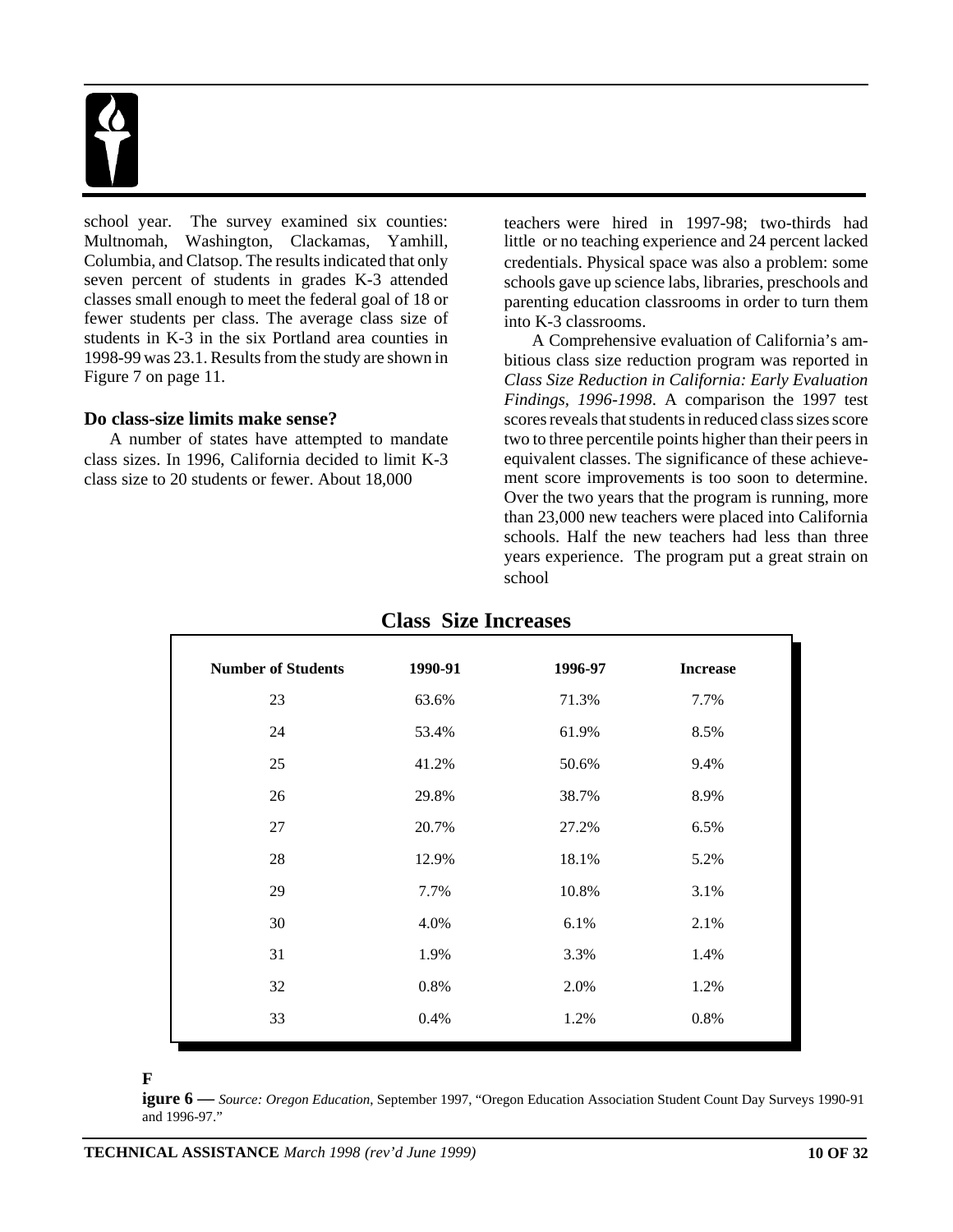facilities, which were hard-pressed to find space for new classrooms. The newly passed California state budget contained money to raise beginning teacher's salaries and gives bonuses to teachers in lowperforming schools who raise student test scores. (*School Board News*, July 6, 1999).

In Kentucky, legislation requires class size limits for K-3, 5-6 and 7-12. The Kentucky Legislature has discussed class size reduction for years, but has decided the cost is too high to make a significant improvement in student achievement.

Mandating reductions in class size is a major public policy decision. In a review of 277 separate studies on teacher/student ratios by the University of Rochester, economist Eric Hanushek found only 15 percent of those studies reported improved academic results from smaller classes. Most studies were inconclusive and 13 percent actually showed student performance declined as classes became smaller.

In terms of pupil benefits:

 $\Box$  Research findings do not justify an absolute limit on class size in isolation from the many other factors and demands on school resources. This is also true for small overall reductions.

 $\Box$  Policy decisions concerning class size and teacher/student ratios involve factors that are complex, varied and often emotionally charged. Employers should weigh:

- $\blacksquare$  pupil benefits;
- teacher benefits:
- **F** facilities:
- financial costs: and
- political consequences.

The impacts on collective bargaining are obvious. While many different forces are in play at the bargaining table, in this particular circumstance there may be tremendous pressure to increase salaries and/or decrease class size. In addition, class-size reductions in

| County           | <b>18 or</b><br>fewer<br>students | 19-24<br>students | 25 or more<br>students | No. of<br><b>Students</b> | No. of<br>classrooms |
|------------------|-----------------------------------|-------------------|------------------------|---------------------------|----------------------|
| Washington       | 4%                                | 54%               | 42%                    | 21,639                    | 924                  |
| Multnomah        | 7%                                | 35%               | 58%                    | 19,398                    | 815                  |
| Clackamas        | 8%                                | 47%               | 45%                    | 13,593                    | 601                  |
| Yamhill          | 11%                               | 50%               | 39%                    | 4,480                     | 200                  |
| Columbia         | 14%                               | 72%               | 14%                    | 1,894                     | 89                   |
| Clatsop          | 24%                               | 56%               | 20%                    | 1,336                     | 65                   |
| <b>Metrowide</b> | 7%                                | 47%               | 46%                    |                           |                      |

# **Portland Metro Area Class Size**

**Figure 7 —** *Source:* Minority staff report; Committee on Government Reform; U.S. House of Representatives, 1999, as reported in the *Oregonian*, August 26, 1999, "Report confirms crowding in classrooms."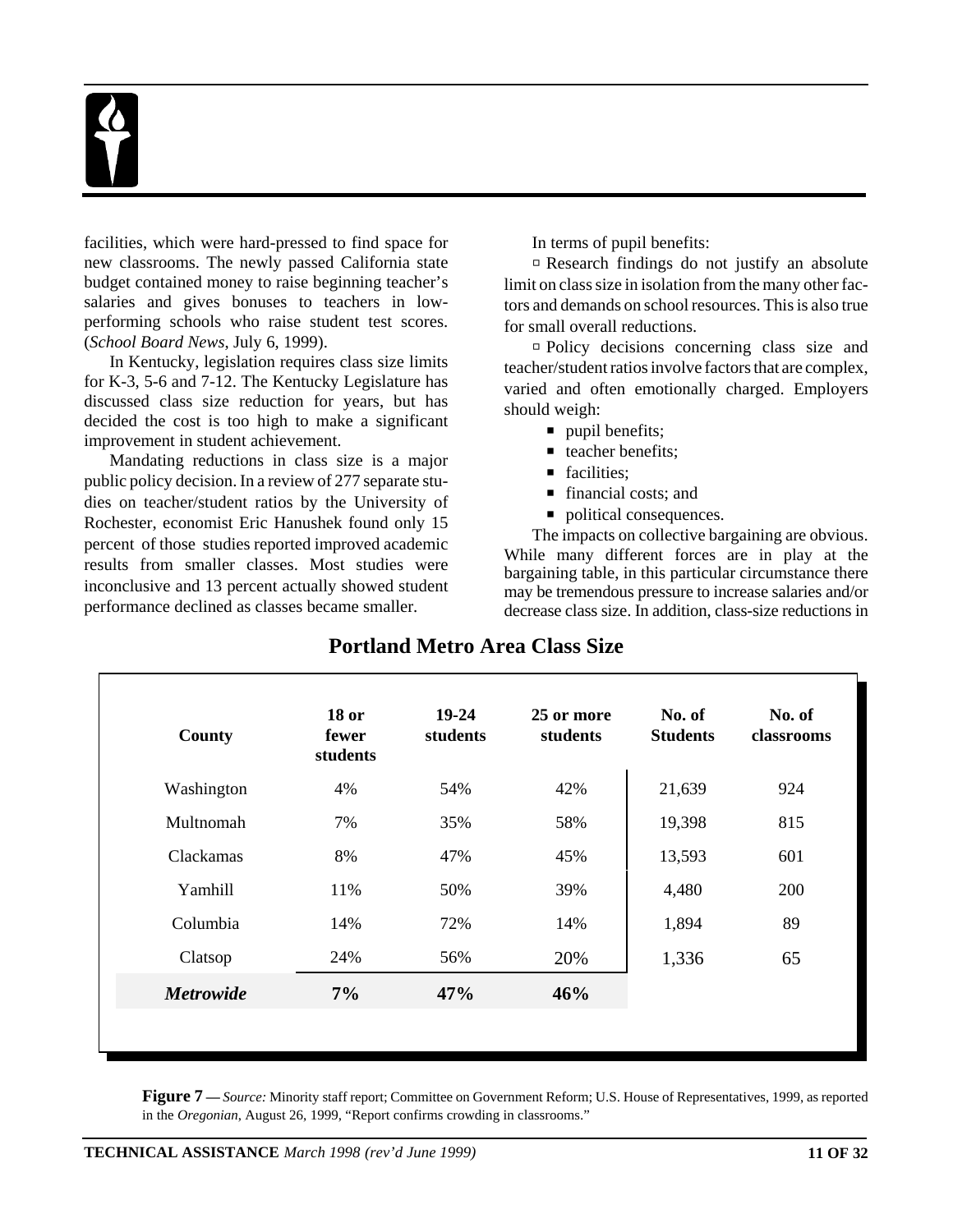

the early grades may create workload inequities across a particular bargaining unit. Whether the union can withstand the types of pressures generated by these workload differences is problematic. Typically, unions approach the issue by identifying absolute limits for class size and requiring the addition of classroom assistants and/or additional teachers to maintain them. This rigid approach is at odds with most administrative practices at the school site.

Class size is a major determinant of school system budgets. It's a matter of priorities: reducing K-3 class size requires substantial resources and has a major impact on other budget areas. Local school boards must have the freedom to consider these impacts and make appropriate decisions.

#### **Putting it in the contract**

From 1975 until 1989, the Employment Relations Board (ERB) held that class size was a permissive subject of bargaining. In 1989, however, the ERB reversed itself and, in a drastic policy change, declared class size was a mandatory subject of bargaining. *Tualatin Valley Bargaining Council v. Tigard School District No. 23J*, Case No. UP-42-89, 11 PECBR 11/590 (1989).

In 1995, Senate Bill 750 amended the collective bargaining statute by expressly excluding class size from the definition of *employment relations*, making it a permissive subject of bargaining once again. At the same time, the statute was amended to allow public employers and unions to discuss or execute written agreements regarding matters other than mandatory subjects of bargaining as long as they mutually agree to do so. In other words, class size is now a permissive subject, but it can be inserted into a collective bargaining agreement if the parties agree. For a more comprehensive discussion of the scope of bargaining and class size, see Appendix A.

Approximately 37 percent of Oregon school districts have contract language related to class size. Of the 74 districts that have class size language, 16 have language that sets specific limits on the number of students per class or grade. The remaining 57 have general clauses regarding class size. Please see Appendix B for a list of the districts and the specific location of the article in each contract. See Appendix C for examples of language from contracts in each of these categories.

Contract language that sets specific limits on the number of students per class usually indicates a maximum number of students and describes a process for adding educational assistants or creating new classes if these limits are exceeded. A general class-size clause outlines a process or procedure to follow if there are perceived or actual difficulties in workload or in the number or mix of students within a class.

Of course, one of the problems with putting limits on class size is that research does not support an optimum class size number. Like curriculum, staffing and budgeting, class size is just one aspect of school management. Decision-making in these areas needs to be flexible and based on the situation at hand. Union proposals to set limits on class size typically include less flexibility for administrators and the board. The worst of these proposals includes contract language that not only sets a maximum number of students for particular grades and classes, but also has a weighted formula that impacts those numbers. For example:

"Students shall be identified for weighted purposes in accordance with state and federal laws, rules and regulations. Actual placement of students shall be in accordance with the placement criteria contained in this section:

- 1.0 Normal
- 2.0 Learning disabled
- 1.5 TAG
- 2.5 Communication disorders
- 2.5 Migrant/bilingual/monolingual
- 2.0 Health impaired
- 2.5 Title I
- 2.5 Temporary identification
- 3.0 Sensory impaired, subject to final testing diagnosis
- 2.5 MR
- 3.0 Gross motor and orthopedically impaired
- 2.5 Serious/emotionally disturbed
- 3.0 Neurologically impaired
- 2.5 Orthopedically impaired
- 4.0 Multiple handicapped 4.0 Deaf/blind"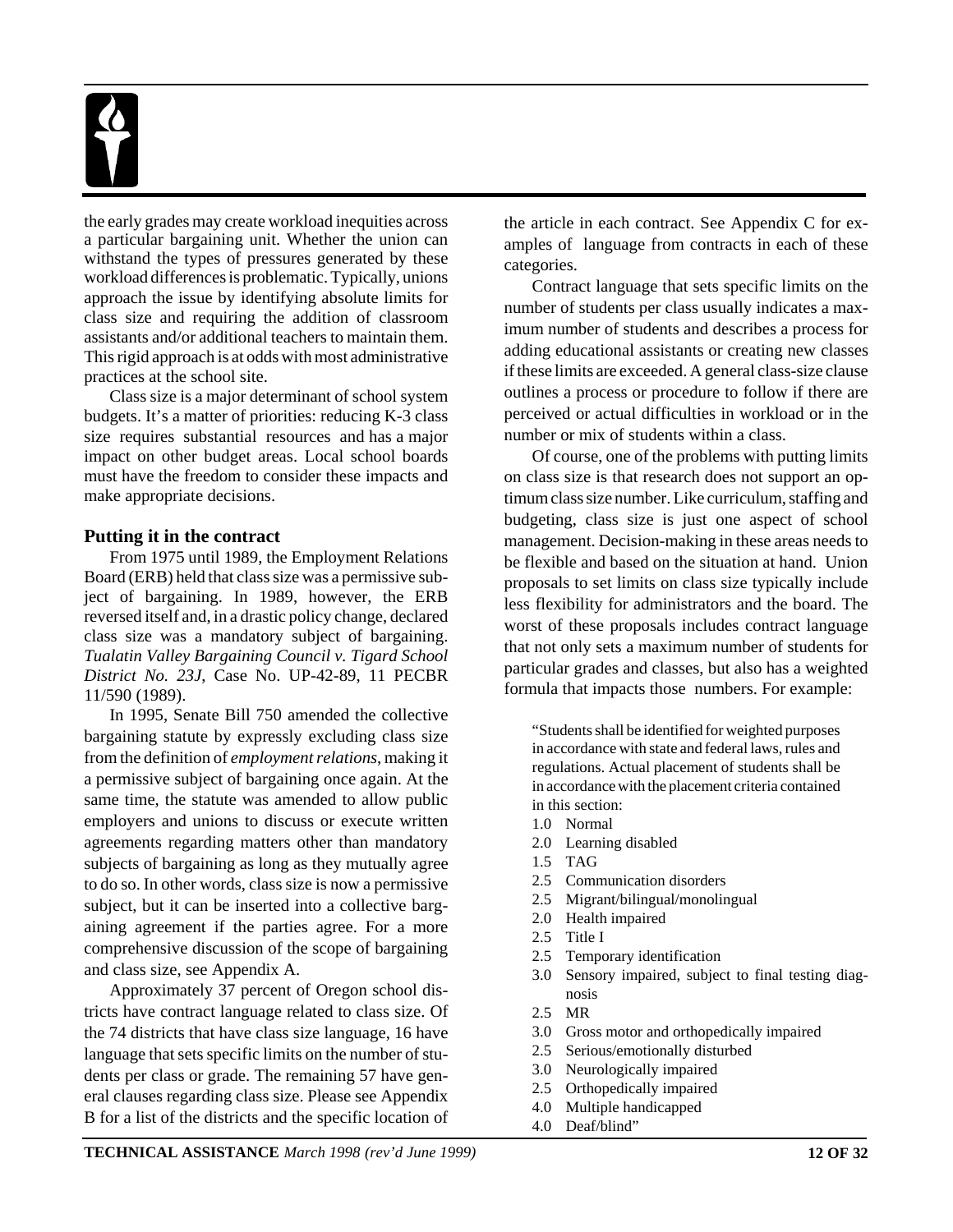

These proposals also require student placement under the maximum guidelines within a specific classroom. If maximums are exceeded, full-time teacher aides are added until the overload is reduced. This kind of requirement is difficult, if not impossible, to administer in real-life situations. The practical and public policy impacts of such language should be carefully weighed by school boards and administrators.

From a management perspective, it makes sense to avoid including class size language in contracts, if not in bargaining discussions. Accurate budgeting becomes very difficult, because school districts have no control over the number of students who come into the district after a contract is negotiated. Obviously, putting specific class-size limits into a labor agreement could increase costs to the school system. Since district funding is based on Average Daily Membership (ADM), the amount of revenue a district receives depends on the number of students it can serve. The cost of lowering the teacher/student ratio across the state would be quite significant.

Class size is obviously too important to school board planning and governance for it to be limited by a single provision in a negotiated contract. If it is then further limited by specific numbers for teacher/student ratios, the burden becomes quite substantial. A school board must maintain administrative flexibility in arranging class sizes and teacher loads in order to encourage program diversity, innovation, equity and equal educational opportunity. The school board and the superintendent have the responsibility to improve instruction. They should not be limited by the terms of a contractual agreement with a single stakeholder (the union) when other stakeholders (community, parents, students and the public) are affected.

*By Ron Wilson, Director of Labor Relations*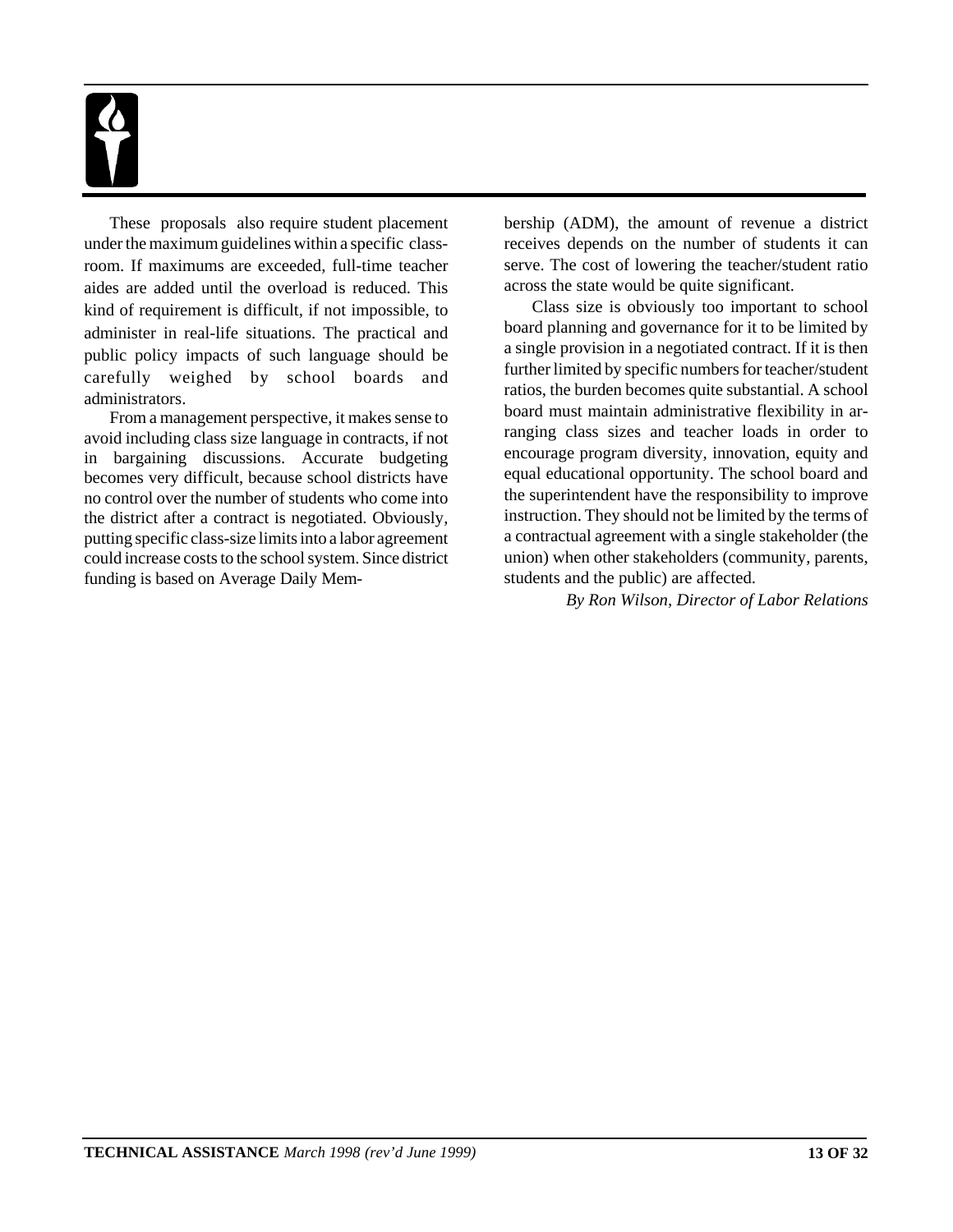

*(This page is purposely left blank)*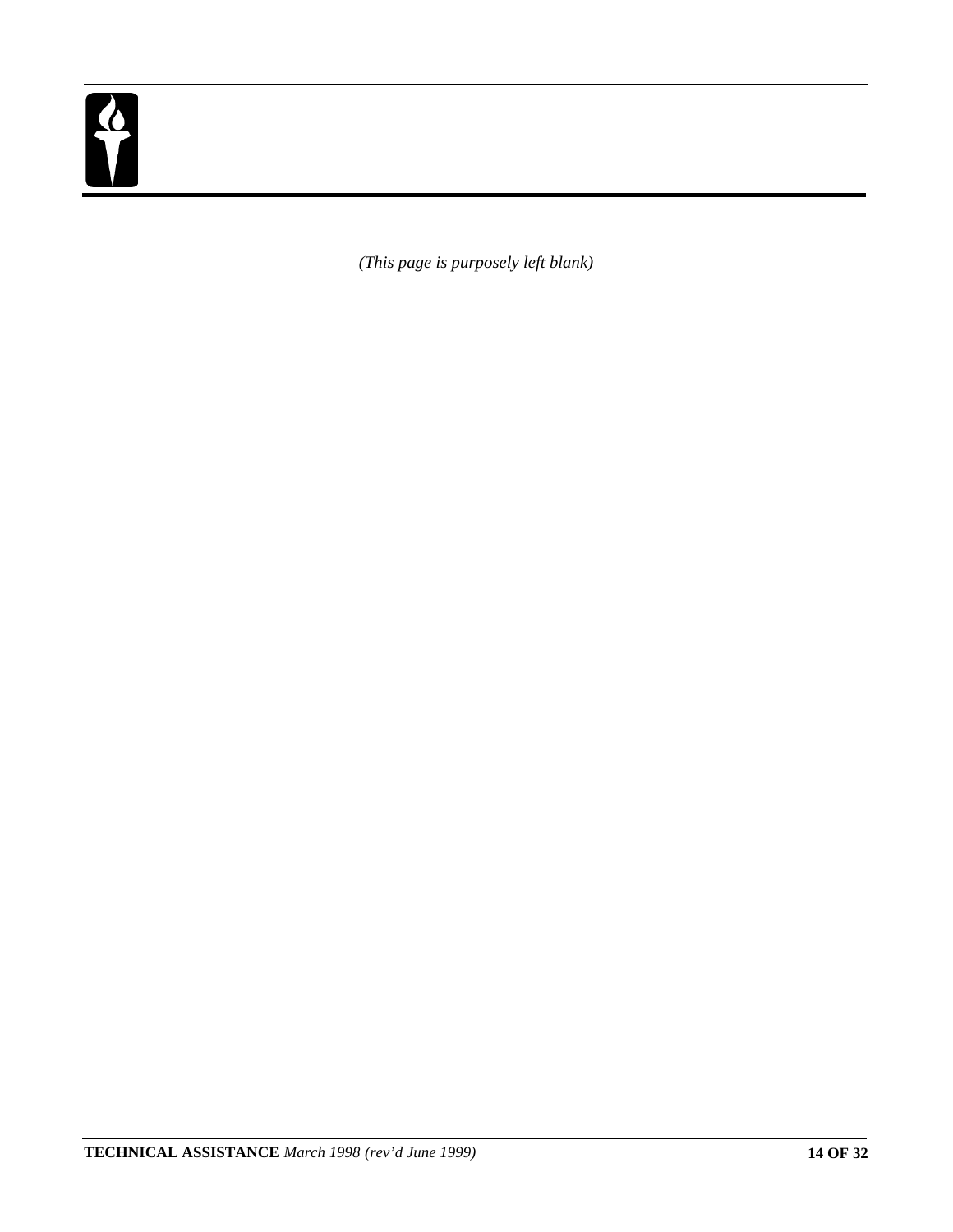

# **Appendix A**

# **The Scope of Bargaining and Class Size**

The discussion about class size has been going on between teacher unions and school boards from very early in the history of the PECBA.<sup>1</sup> For many years, the ERB considered the issue of class size a permissive subject of bargaining, $2$  on the grounds that class size has broad impacts on the economics of school administration and that class size is beyond the control of the school board. School districts are required by law to provide educational services to all students, and class size is determined more by availability of facilities and socioeconomic factors than by anything else.

In 1987, the ERB reaffirmed that "certain public policy considerations" made it advisable to treat maximum class size numbers as a permissive bargaining subject.<sup>3</sup> Class size remained a permissive subject until 1989, but became a mandatory subject through a subsequent series of ERB and court decisions.

School boards and teacher unions are well aware of the various issues surrounding class size. Both have presented numerous arguments as to why limits on the number of students in a classroom should or should not be a mandatory bargaining subject.<sup>4</sup>

The class size issue continued to be a subject of debate at the bargaining table, in part because it was a mandatory subject, until the enactment of Senate Bill 750. At the time, 66 school districts (28 percent of Oregon's 237 districts) had collective bargaining agreements with class-size language in them. Of those 66 school districts, 17, or 26 percent, had language that set limits on the number of students in certain classes. As school funding becomes more restricted, this highly emotional and political issue is moving beyond the bargaining table.<sup>5</sup>

Because many people believe class size has a real impact on the educational environment, the situation is ripe for community and parental involvement. School districts are often caught between resource limitations and political pressure to meet union demands for contractual limitations on class size, with the union claiming it is the right thing to do as a matter of educational policy.

*Class size* is now specifically exempt from the term *employment relations*. 6 The legislation does not define the phrase "class size," and the ERB and the courts may be called upon to specify the meaning and scope of this exemption.

Certain elements connected to class size, such as extra compensation and extra preparation time, as well as student contact time, were mandatory subjects prior to Senate Bill  $750$ .<sup>7</sup> One possible interpretation of **ORS** 

<sup>1</sup>  *See, e.g., Redmond School District 2J v. Redmond Education Association,* Case No. C-154-77, 3 PECBR 1564 (1977).

<sup>2</sup>  *Springfield Education Association v. Springfield School District No. 19,* Case No. 278, 1 PECBR 347, at 358 (1975).

<sup>3</sup>  *Oregon Public Employees Union v. State of Oregon, Executive Dept.,* Case No. UP–64–87, 10 PECBR 51, 91 (1987).

<sup>4</sup>  *Tualatin Valley Bargaining Council v. Tigard School District 23J,* Case No. UP–42–89, 11 PECBR 11/590, 11/602–11/604 (1989) and *Tualatin Valley Bargaining Council v. Tigard School District 23J,* Case No. UP–42–89, 14 PECBR 14/321, 14/340–14/344 (1993) (order on remand) (Chairman Ellis dissenting).

<sup>5</sup> *See, Crowded Classrooms,* Bill Graves, The Oregonian, March 3, 1996, A-1.

 $^{6}$  OR. REV. STAT. § 243.650 (7)(e) (1995).

<sup>7</sup>  *See, e.g., Gresham Grade Teachers Association v. Gresham Grade School District,* Case No. C–61–78, 5 PECBR 2771, at 2786 (1980) (extra compensation and preparation time) and *Springfield, supra,* 1 PECBR at 361 (student contact time).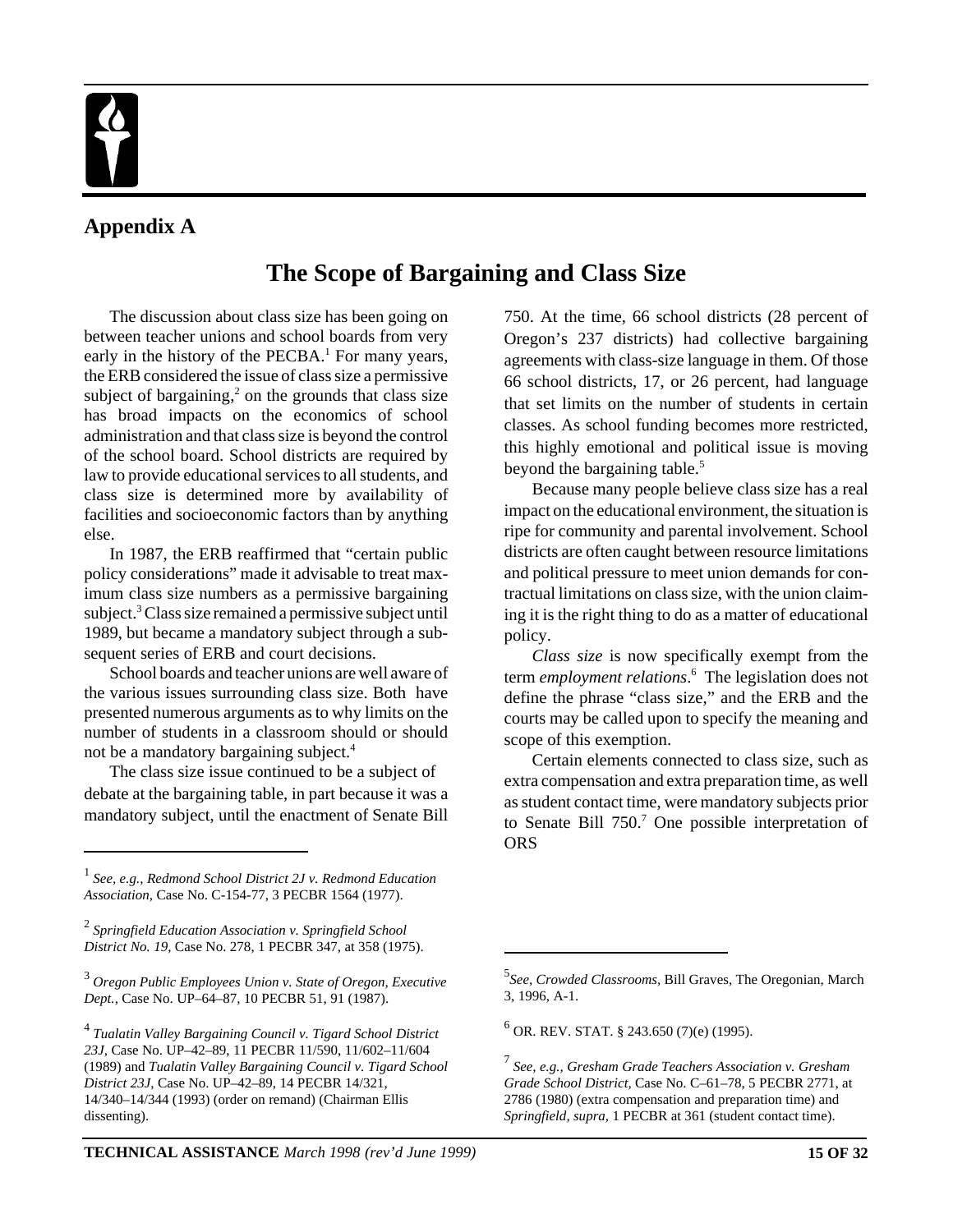

243.650  $(7)(e)$  is that the exemption covers class size in the broadest sense; that all subjects connected to class size, such as preparation time and student contact time, are now permissive subjects.<sup>8</sup>

This interpretation, while highly beneficial to school boards, is unlikely. In fact, early versions of Senate Bill 750 would have exempted not only class size, but most of the issues connected with class size, such as

preparation time and student contact time, from the definition of *employment relations*.

It's more likely that the exemption in ORS 243.650 (7)(e) will be interpreted in a very narrow way to specifically reverse the ERB's ruling in *Tigard II*. If this is the interpretation and effect of the exemption, it will still be beneficial to school boards in future negotiations.<sup>9</sup>

<sup>&</sup>lt;sup>8</sup> Compensation would not be exempt since it remains one of the *specific* definitions of "employment relations" in OR. REV. STAT. § 243.650 (7)(a) (1995).

 $9$ It is possible that this exemption may only serve to fuel the creativity of the parties or emphasize conflict instead of resolution. The teacher unions, for example, may revert to class size proposals linked to a mandatory subject such as compensation (*see, e.g., Gresham, supra,* 5 PECBR at 2786). Both parties may play the "label game," with a teacher union claiming a proposal is a safety proposal, but a school board claiming it is a class size proposal and a permissive subject *(see supra* note 35 and *infra* note 82).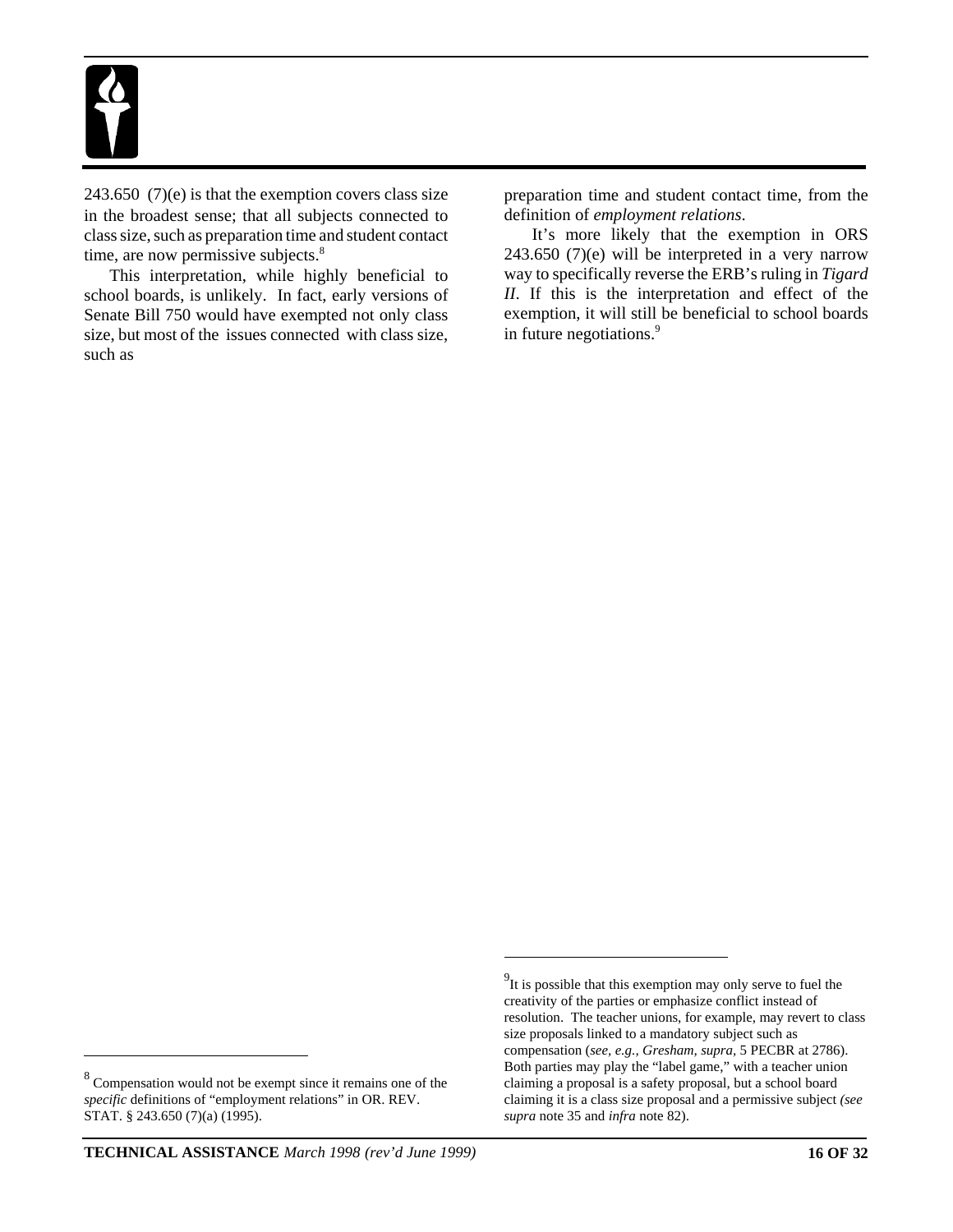

# **Appendix B**

Oregon contracts that set specific limits on class size:

| <b>District</b>          | <b>Contract Expires</b> |    | <b>Contract Article</b> | <b>Section or Page</b> |
|--------------------------|-------------------------|----|-------------------------|------------------------|
| Ashland                  | 2003                    | 15 | B                       |                        |
| Central Point 6          | 2000                    |    | 35                      |                        |
| Coos Bay 9               | 1999                    |    | 9                       | A                      |
| Eagle Point 9            | 1997                    |    | 30                      | B                      |
| Fern Ridge 28J           | 1998                    |    | 12                      | G                      |
| Grants Pass 7            | 2000                    |    | $\tau$                  | $\mathcal{C}$          |
| Hillsboro 1J             | 1998                    |    | $\overline{2}$          | E                      |
| Klamath Falls City       | 1999                    |    | 16                      | $\mathbf{1}$           |
| Lane CC                  | 1996                    |    | 36                      | 36.1                   |
| Medford 549C             | 2000                    |    | 20                      | G                      |
| North Powder 8J          | 1996                    |    | 13                      | $\mathbf{F}$           |
| Pendleton 16             | 1998                    |    | 22                      | 22.1                   |
| Reynolds 7               | 1997                    |    | 27                      | $\mathbf{A}$           |
| South Lane 45J           | 1997                    |    | 11                      | L                      |
| Tigard-Tualatin 23J      | 1998                    |    | 14                      | A                      |
| West Linn-Wilsonville 3J | 1997                    |    | 11                      | E                      |
| Winston-Dillard 116      | 1999                    |    | 7                       | $\mathbf C$            |
|                          |                         |    |                         |                        |

Oregon contracts that have general clauses regarding class size:

| <b>District</b>  | <b>Contract Expires</b> | <b>Contract Article</b> | <b>Section or Page</b> |
|------------------|-------------------------|-------------------------|------------------------|
| Amity 4J         | 2000                    | 13                      | H                      |
| Baker 5J         | 1999                    | 3                       | p. 22                  |
| Bend-La Pine 1   | 1998                    | 23                      | A                      |
| Centennial 28J   | 2000                    | 13                      | 13.1                   |
| Central Linn 552 | 2000                    | 4                       |                        |
| Chenowith 9      | 1998                    | 24                      | A                      |
| Clackamas ESD    | 1999                    | 10                      | 3a                     |
|                  |                         |                         |                        |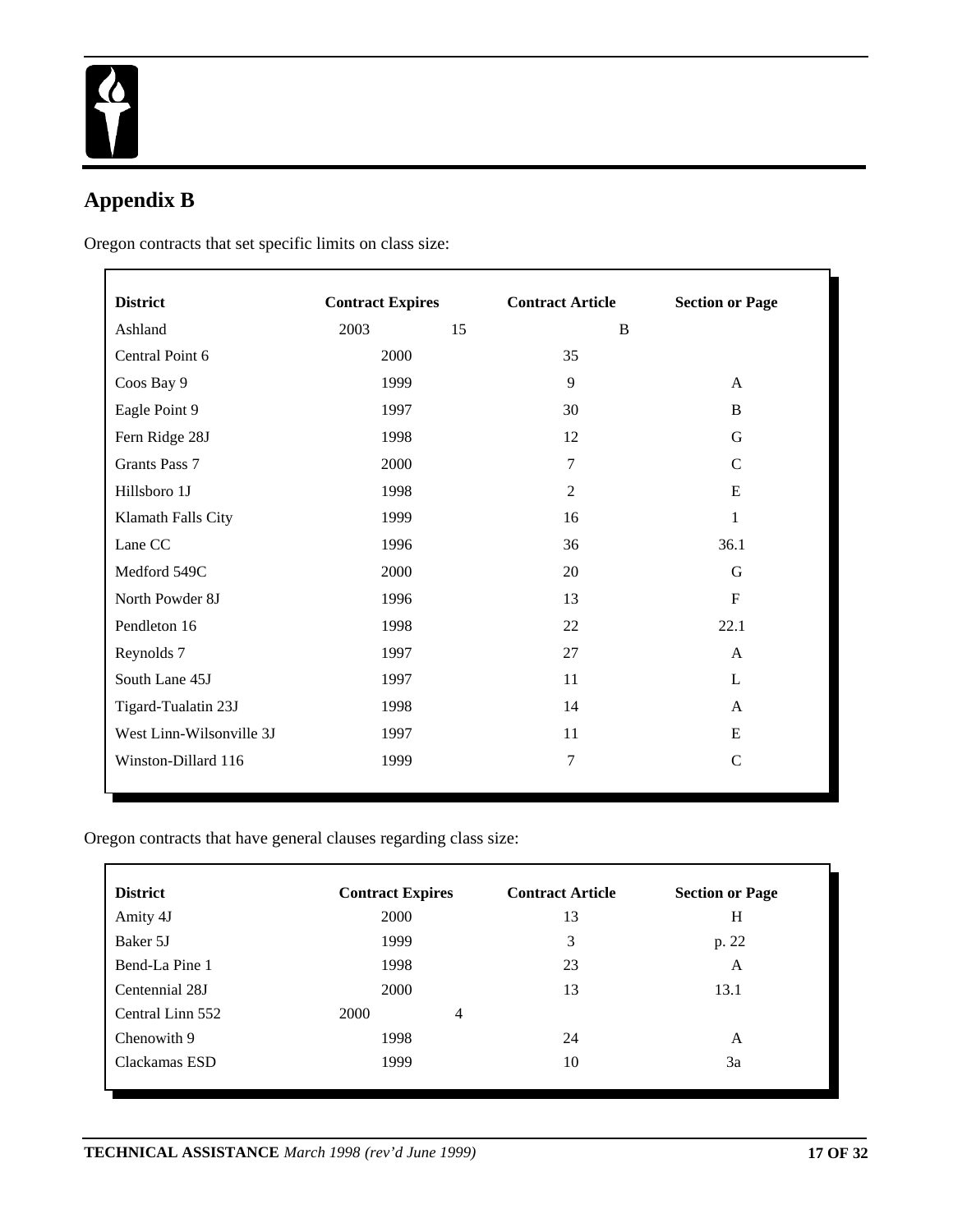

| <b>District</b>     | <b>Contract Expires</b> | <b>Contract Article</b> | <b>Section or Page</b> |
|---------------------|-------------------------|-------------------------|------------------------|
| Corbett 39          | 1998                    | 6                       | ${\bf E}$              |
| Cove 15             | 1999                    | 13                      | ${\bf D}$              |
| Creswell 40         | 1998                    | 11                      | ${\bf E}$              |
| Dallas <sub>2</sub> | 1997                    | $\,8\,$<br>$\mathbf D$  |                        |
| David Douglas 40    | 1999                    | 15                      | $\mathcal{C}$          |
| Dayton 8            | 1999                    | $\mathfrak{Z}$          | D                      |
| Douglas ESD         | 1998                    | $\tau$                  | A                      |
| Estacada 108        | 2000                    | $\,8\,$                 | $\mathsf{C}$           |
| Eugene 4J           | 1998                    | 17                      |                        |
| Fern Ridge 28J      | 1998                    | 12                      | ${\bf F}$              |
| <b>Forest Grove</b> | 1998                    | $6\,$                   | 6.4                    |
| Gladstone 115       | 1997                    | $\tau$                  | $\mathbf{A}$           |
| Greater Albany 8J   | 1999                    | 18                      | D                      |
| Gresham-Barlow 10   | 1998                    | 23                      | D                      |
| Hermiston 8         | 1998                    | 6                       | ${\bf D}$              |
| Jefferson 509J      | 1997                    | 13                      | E                      |
| La Grande 1         | 1999                    | 29                      |                        |
| Lake Oswego 7J      | 1997                    | 11                      | $\mathbf{A}$           |
| Lincoln CU          | 1998                    | 25                      |                        |
| Lowell 71J          | 2000                    | 37                      |                        |
| Marcola 79J         | 1999                    | $\mathfrak{Z}$          | 3.5.1                  |
| McMinnville 40      | 1998                    | 15                      | $\, {\bf B}$           |
| Mt. Angel 91        | 1998                    | 14                      |                        |
| Myrtle Point 41     | 1999                    | $11\,$                  | A                      |
| Newberg 29J         | 1998                    | $\mathbf{9}$            | $\mathbf C$            |
| North Clackamas 12  | 1999                    | 15                      | 15.1                   |
| North Douglas 22    | 1997                    | $8\,$                   |                        |
| North Marion 15     | 1999                    | 12                      | 12.1                   |
| Nyssa 26            | 1999                    | 12                      | ${\bf E}$              |
| Oregon City 62      | 1997                    | 11                      |                        |
| Oregon Trail 46     | 1999                    | 17                      | $\rm D$ & $\rm E$      |
| Paisley 11          | 1999                    | $20\,$                  |                        |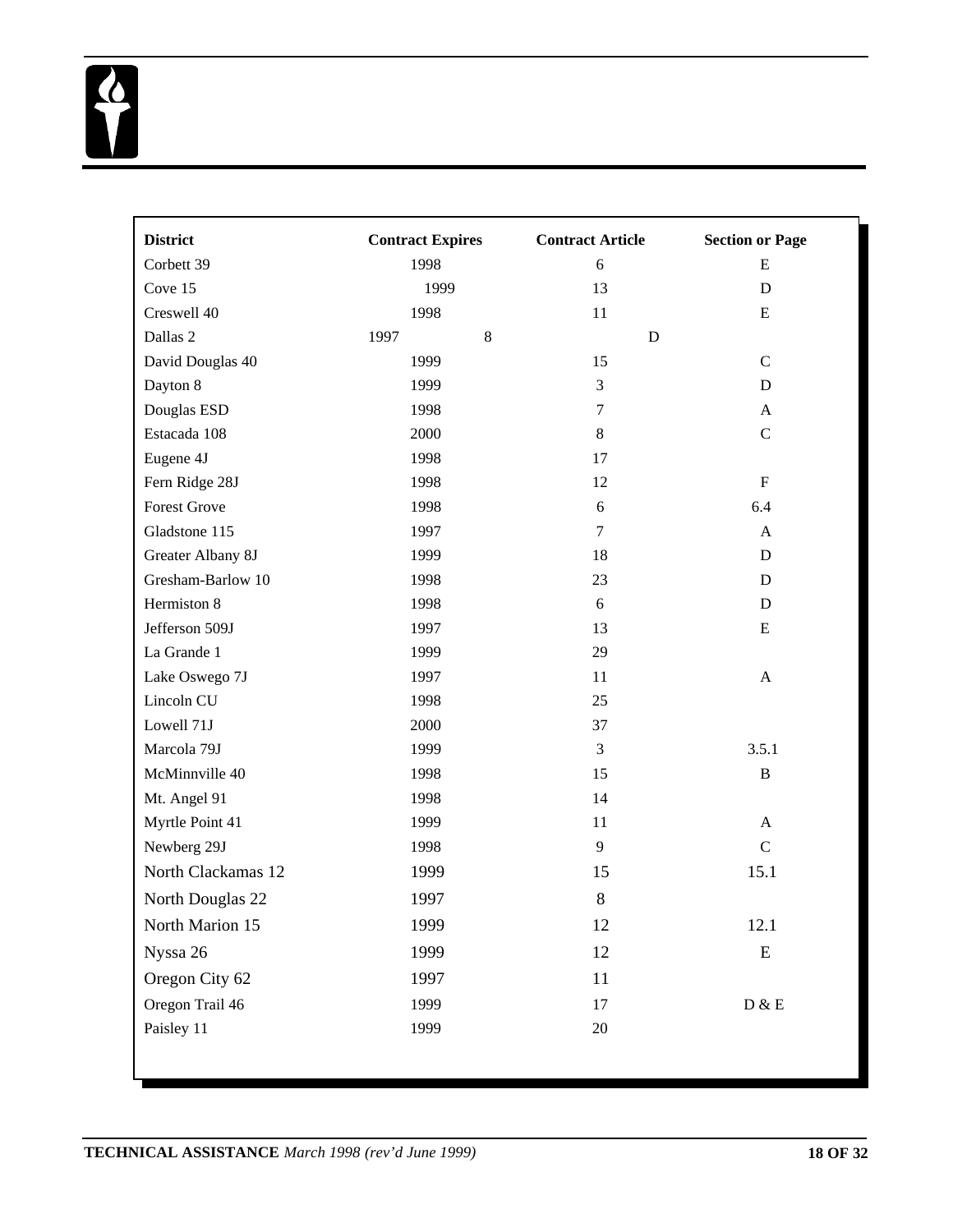

| <b>District</b>    | <b>Contract Expires</b> | <b>Contract Article</b> | <b>Section or Page</b> |
|--------------------|-------------------------|-------------------------|------------------------|
| Perrydale 21J      | 1998                    | 4                       | $\mathcal{C}$          |
| Philomath 17J      | 1999                    | 27                      |                        |
| Phoenix-Talent 4   | 2000                    | 40                      |                        |
| Redmond 2J         | 1999                    | 33                      |                        |
| Salem-Keizer 24J   | 1998                    | 9                       | E                      |
| Santiam Canyon 129 | 1999                    | Part C                  | IX                     |
| Sheridan 48J       | 1998                    | 9                       | G                      |
| Silver Falls 4     | 1997                    | 22                      |                        |
| Siuslaw 97J        | 1998                    | 40                      |                        |
| Springfield 19     | 1999                    | 9                       | J                      |
| St. Helens 502     | 1999                    | 12                      | 12.1                   |
| Stanfield 61R      | 1998                    | 12                      |                        |
| Sweet Home 55      | 1999                    | 34                      | A                      |
| Tillamook 9        | 1998                    | 8                       | E                      |
| Union 5            | 1997                    | 10                      | D                      |
| Vernonia 47J       | 1997                    | 38                      | 1                      |
| Woodburn 103       | 1999                    | 5                       | $\mathcal{C}$          |
| Yoncalla 32        | 1997                    | $\overline{4}$          | B                      |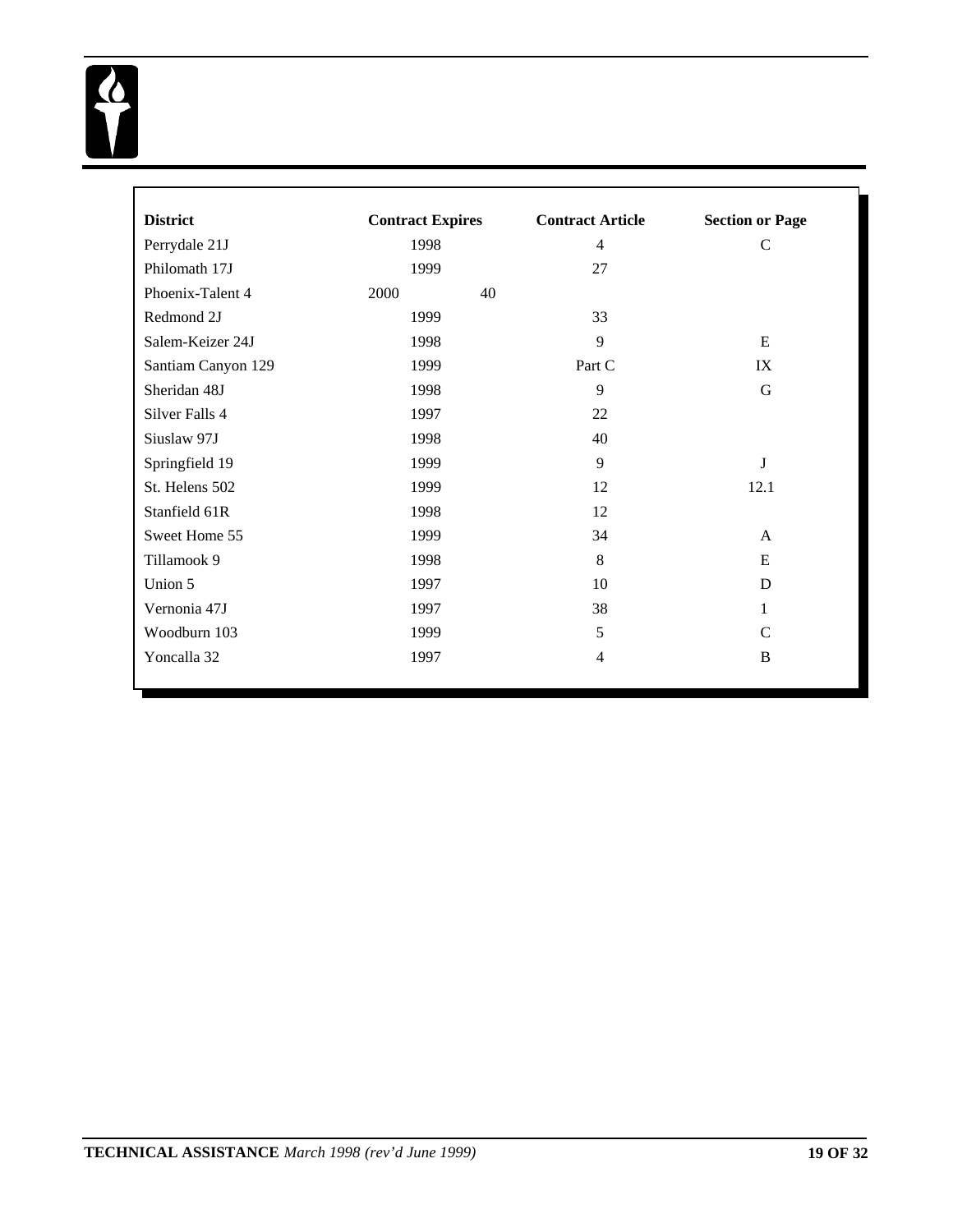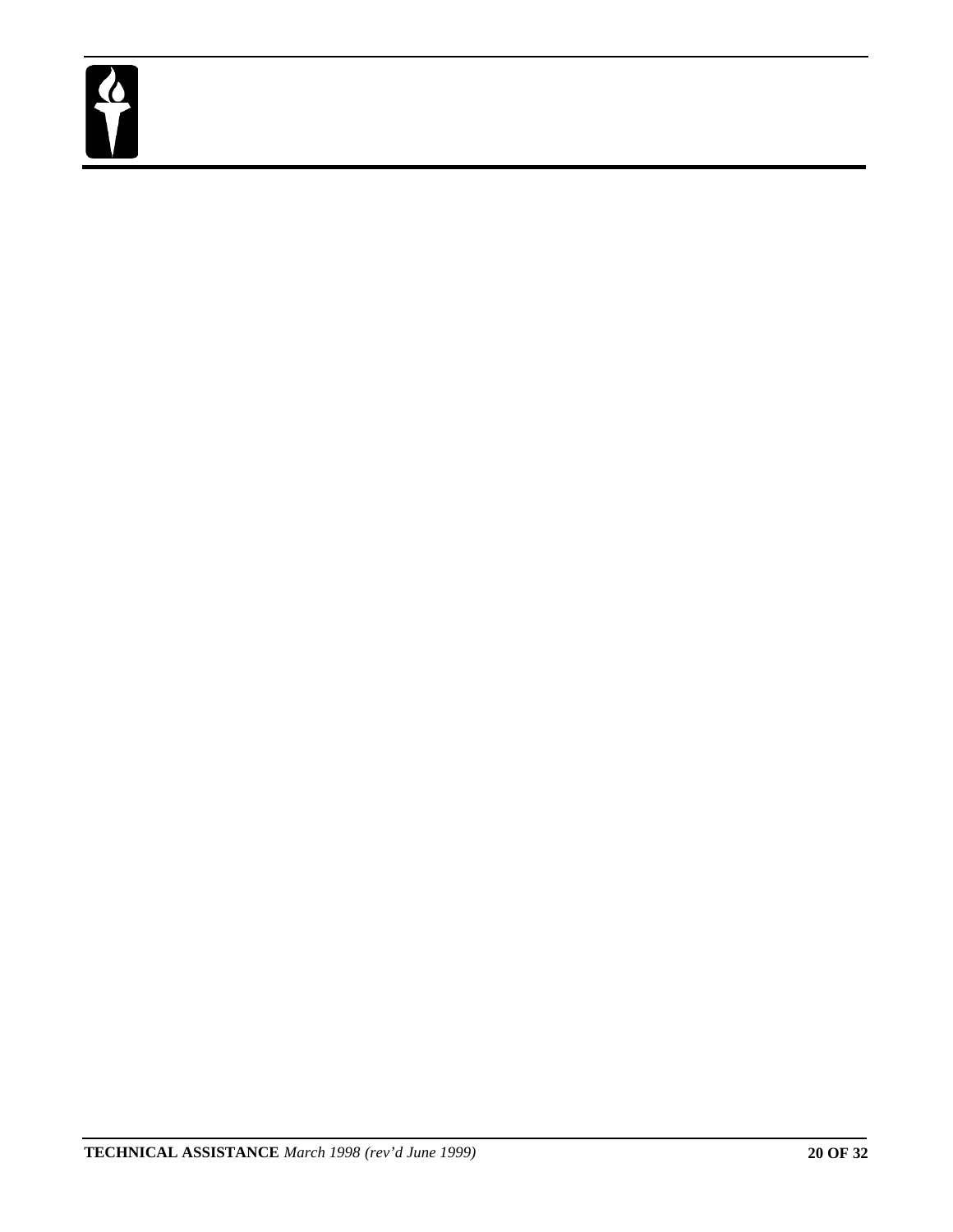# **Appendix C**

#### **Class Size Language**

#### ARTICLE 31

#### CLASS SIZE

- 31.1 The District and ECBC agree that the pupil-member ratio is an important factor in maintaining quality education and agree to establish a class size committee to address concerns from members and/or administrators regarding class size issues.
- 31.2 A member who believes his/her class size is excessive compared to other members in the District may discuss the situation with the principal. If not satisfied with the response at this level, the member may discuss the matter with the Assistant Superintendent and may suggest option(s) for the District's consideration. The member, upon request either to the Association representative or to the Assistant Superintendent, will have his/her concern addressed by the class size committee. The member will receive a response from the class size committee within twenty (20) school days of making the request and providing the information the committee may require.
- 31.3 The Association President shall be provided with a District print-out of class size by school and by class by September 15 and by February 1 of each school year.
- 31.4 By September 15 of each year a class size committee of three (3) members appointed by the Association President and three (3) administrators will meet to review class sizes, consider options, and formulate recommendations for school board consideration. The class size committee will meet as necessary to address concerns it receives from members or administrators. The committee will consider the following factors in deciding upon its recommendation(s):

| 31.4.1 | the number of students in the class                                         |
|--------|-----------------------------------------------------------------------------|
| 31.4.2 | school and district class size averages                                     |
| 31.4.3 | the number and characteristics of special need students                     |
| 31.4.4 | the instructional level of the classroom (e.g. primary, intermediate, etc.) |
| 31.4.5 | the member's professional experience                                        |
| 31.4.6 | the amount of educational assistant time or specialist assistance provided  |
| 31.4.7 | other factors as suggested by the member                                    |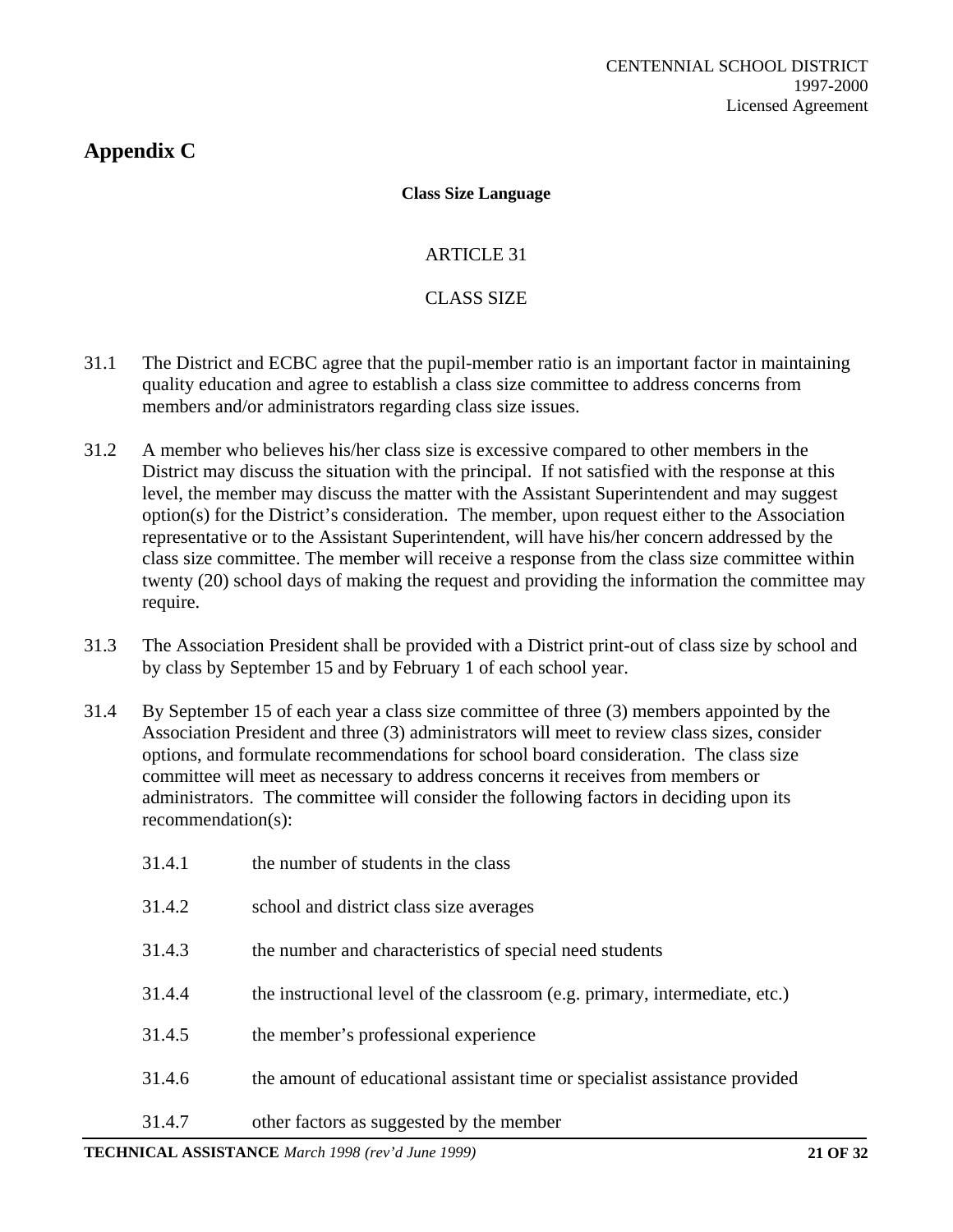- 31.5 Class size computations for a grade or school shall be made on the ratio of classroom members to students exclusive of specialist. If a school council, however, agrees to increase its level of specialists or otherwise modify its staffing allocation, then such occurrence should be a factor considered in class size discussions by the class size committee.
- 31.6 In situations where a class size or a specialist load exceeds the level desirable, the committee will consider the following options:

| 31.6.1 | Transfer/reassignment of students                                                           |
|--------|---------------------------------------------------------------------------------------------|
| 31.6.2 | Adding certified staff                                                                      |
| 31.6.3 | Additional educational assistant time                                                       |
| 31.6.4 | Development of split classrooms                                                             |
| 31.6.5 | No changes due to financial/physical space/time limitations                                 |
| 31.6.6 | Other options mutually agreed to between the members and administrators on the<br>committee |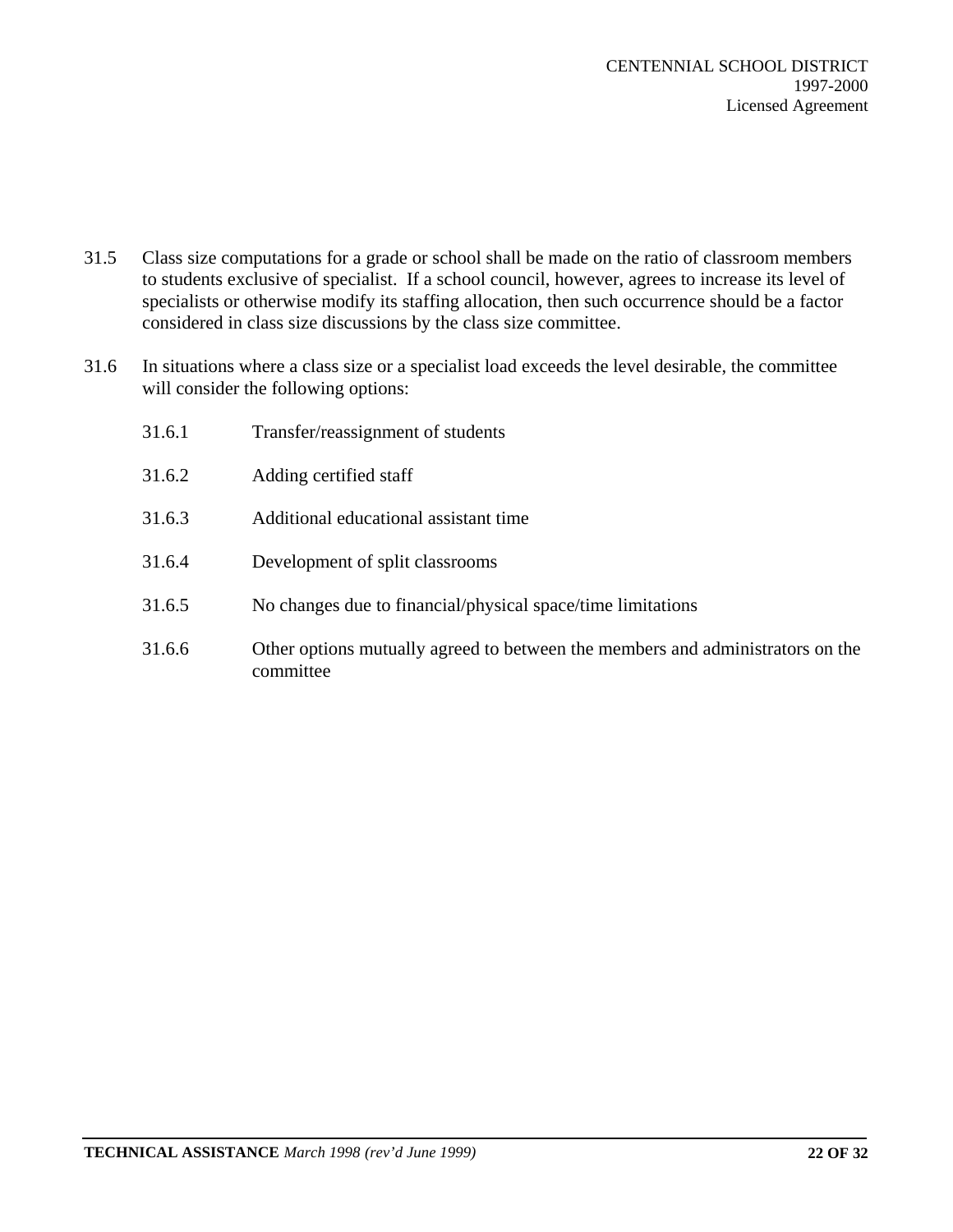# C. Class Size

- 1. The Board and the Council recognize the impact of class size on the quality of instruction and the desire to keep class size at an optimum level commensurate with the fiscal resources of the District.
- 2. The superintendent or his designee shall evaluate the effectiveness of the school board adopted policy on a school quarterly basis. A report of this quarterly evaluation shall be provided to the president of the ECBC Local Chapter and the school board.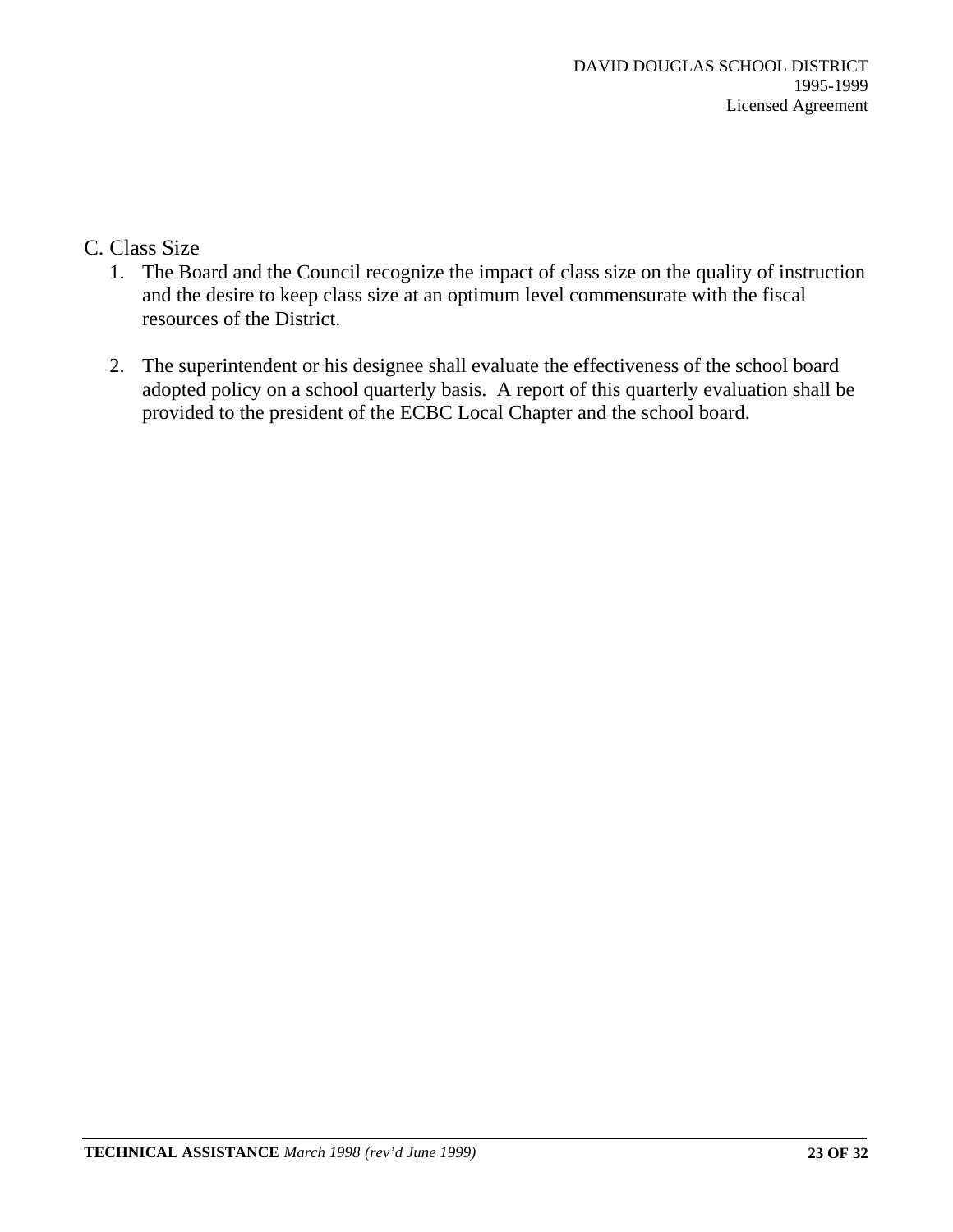# 6.4 Class Size

The Board shall make every effort in good faith to prevent excessive class enrollments by equalizing the class loads within the school, by transferring students to another school or by adjusting student schedules.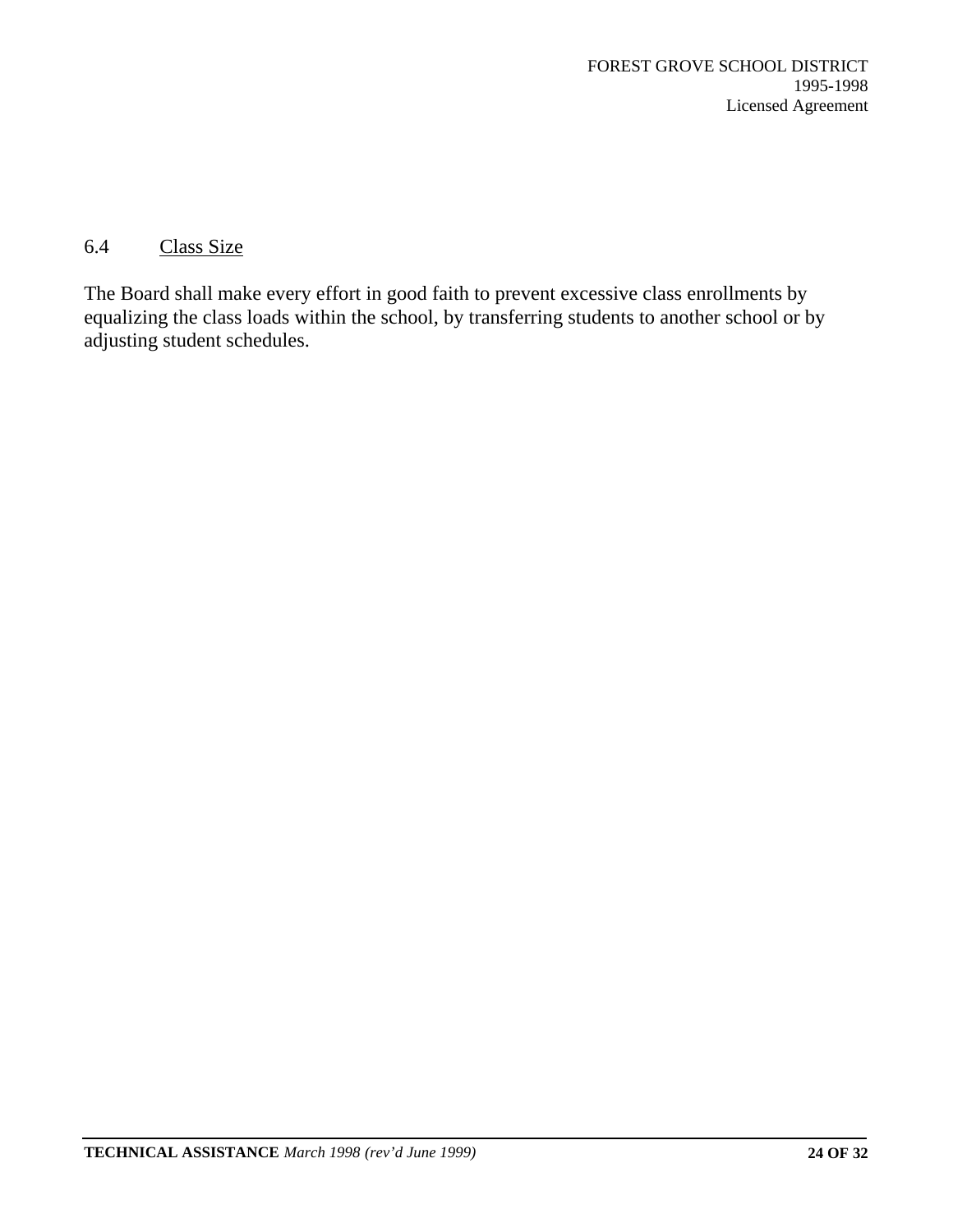### **ARTICLE VII TEACHER ASSIGNMENTS**

- A. All employed teachers will be given written notice of their class and/or subject assignment, building assignments, and room assignments for the forthcoming year not later than July 1.
- B. In the event conditions require changes in assignments after said date, the District agrees to provide such teacher with up to three (3) paid days exclusive of scheduled inservice prior to assuming the new assignment.
- C. 1. Because the pupil-teacher ratio is an important aspect of an effective educational program, the parties agree that individual class sizes should be no higher than the following:

Kindergarten . . . . 23 Grades 1-3 . . . . . .27 Grades 4-5 . . . . . .29

- \* No limit Band, Music, Choir, Orchestra, and Physical Education
- 2. Departmentalized Middle School and High Schools shall have a maximum of 165 student contacts per day.
- D. 1. In the event the maximum pupil-teacher ratios are exceeded, beginning with the enrollment figures of September 30 of each school year, instructional aide time will be provided. The adjustment on the instructional aide time shall be made based on the enrollment on the last day of each month throughout the school year. Instructional aide time must be requested by the teacher and any teacher may decline such aide time. The allotment of instructional aide time is based on the following formula:

One and one half hours of instructional aide time per day per student above the limit.

E. It is understood that the District's ability to meet these class sizes depends on the level of state funding and financial ability, therefore, if the District is unable to fund the provisions of this article, they will so notify the Council and the Council shall immediately enter into negotiation with the District to replace this provision.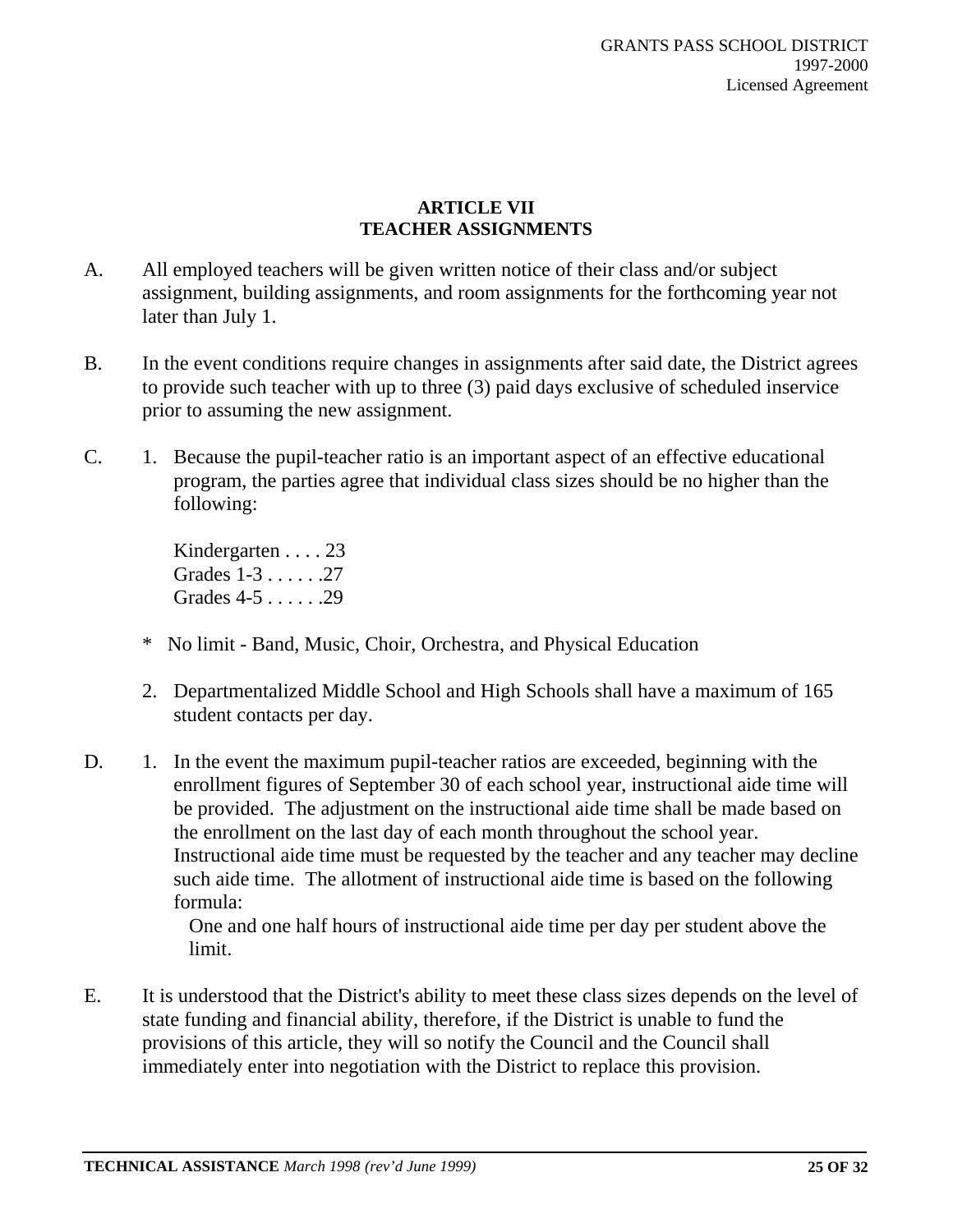#### D. Class Size

- 1. The District and ECBC agree that the pupil-member ratio is an important factor in maintaining quality education and agree to establish a class size committee to address concerns from members or administrators regarding class size issues.
- 2. A member who believes his/her class size is excessive compared to other members in the District may discuss the situation with the principal. If not satisfied with the response at this level, the member may discuss the matter with the assistant superintendent and may suggest option(s) for the District's consideration. The member, upon request either to the Association representative or to the assistant superintendent, will have his/her concern addressed by the class size committee within twenty (20) school days of making the request and providing information the committee may require.
- 3. The Association president shall be provided with a District print-out of class size by school and by class by September 15 and by February I of each school year.
- 4. By September 15 of each year a class size committee of three (3) members appointed by the Association president and three (3) administrators will meet to review class sizes, consider options, and formulate recommendations for school board consideration. The class size committee will meet as necessary to address concerns it receives from members or administrators. The committee will consider the following factors in deciding upon its recommendation(s):
	- a. The number of students in the class
	- b. School and District class size averages
	- c. The number and characteristics of special need students
	- d. The instructional level of the classroom (e.g. primary, intermediate, etc.)
	- e. The member's professional experience
	- f. The amount of instructional assistant time or specialist assistance provided
	- g. Other factors as suggested by the member

(Class size computations for a grade or school shall be made on the ratio of classroom members to students exclusive of specialists. If a school Council. however, agrees to increase its level of specialists or otherwise modify its staffing allocation, then such occurrence should be a factor considered in class size discussions by the class size committee.)

In situations where a class size or a specialist load exceeds the level desirable, the committee will consider the following options:

- a. Transfer/reassignment of students
- b. Adding certified staff
- c. Additional instructional assistant time
- d. Development of split classrooms
- e. No changes due to financial/physical space/time limitations
- f. Other options mutually agreed to between the members and administrators on the committee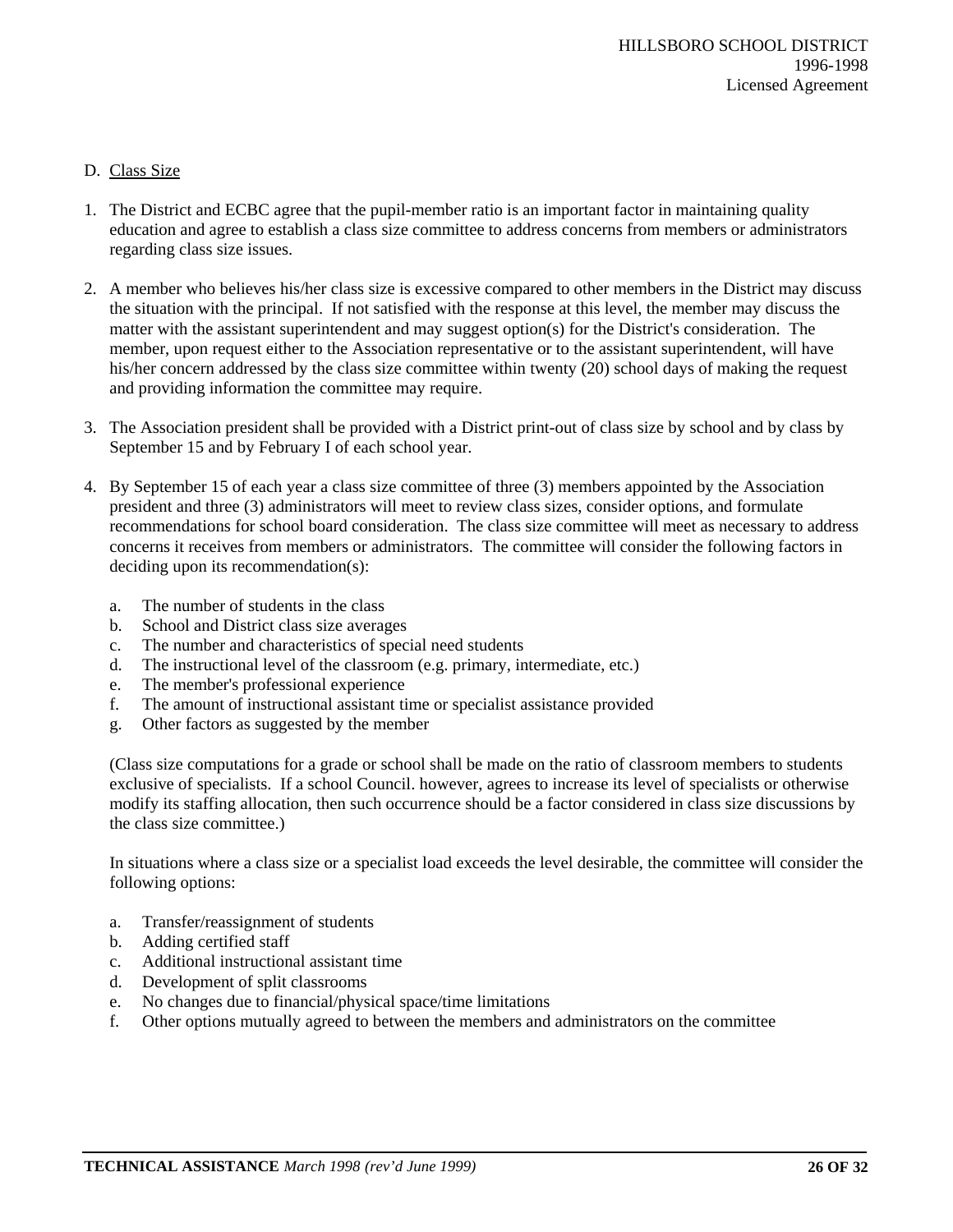### **F. Class Size**

The district and the Council agree that students are better served when class sizes do not reach the point that makes learning more difficult. We agree that the district has an obligation to budget for members so that children are best served. The aforementioned statement is subject only to levels I and II of the Grievance Procedure and to no other dispute resolution procedure.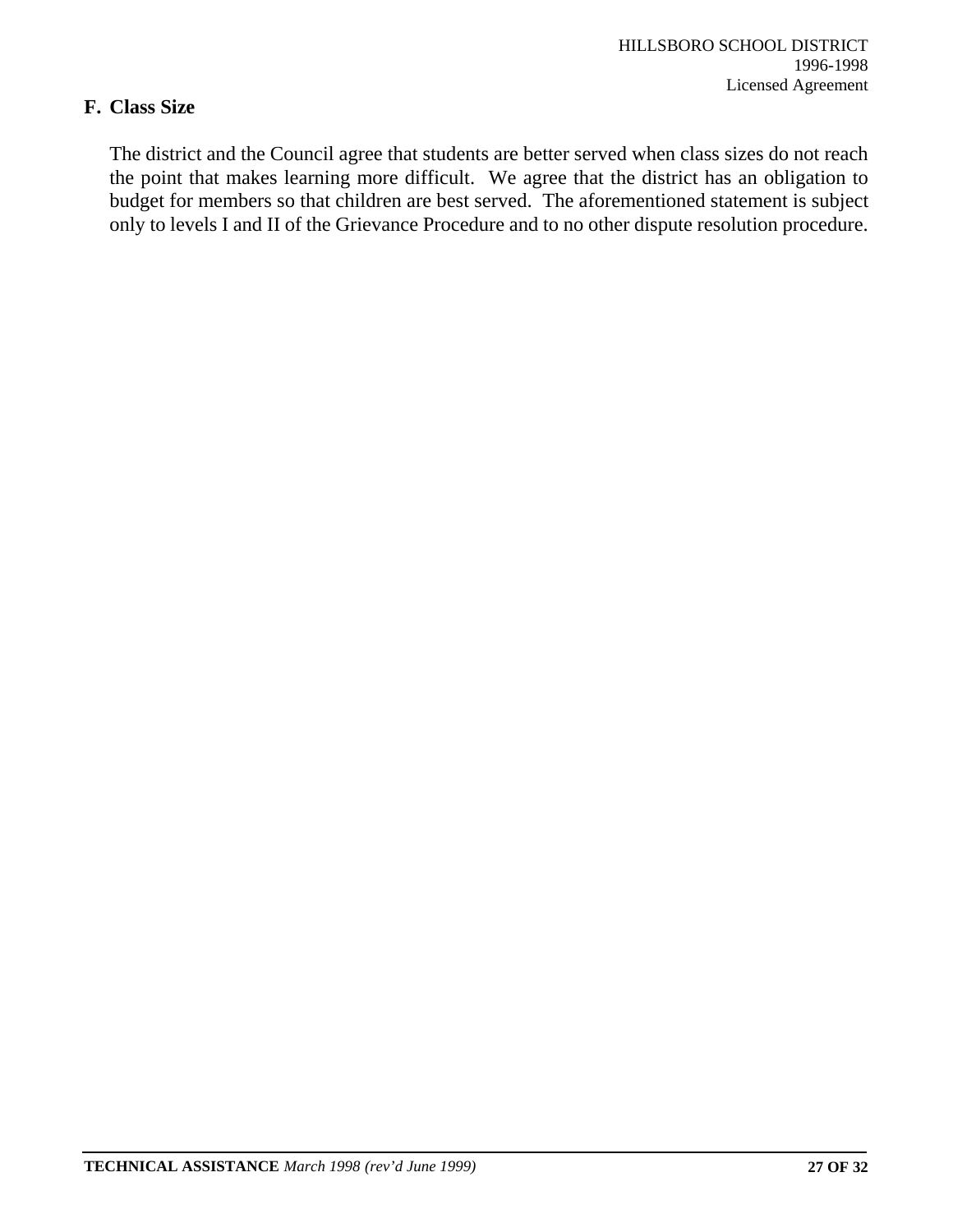# ARTICLE 11 **Class Size**

### A. **Class Size**

- 1. The District and the Association agree that the pupil-teacher ratio is an important factor in maintaining quality education.
- 2. Teachers who believe their class size or work load is excessive compared to other teachers in the District shall discuss the situation with the principal. The teacher may discuss the matter next with the Superintendent and may suggest options for the District's consideration.
- 3. The Association shall be provided with a District print-out of class size by class by October 15 and February 15, or as soon thereafter as available.
- 4. The Association may comment on its concerns regarding class size and may make recommendations for the District's consideration to rectify any imbalances in class size.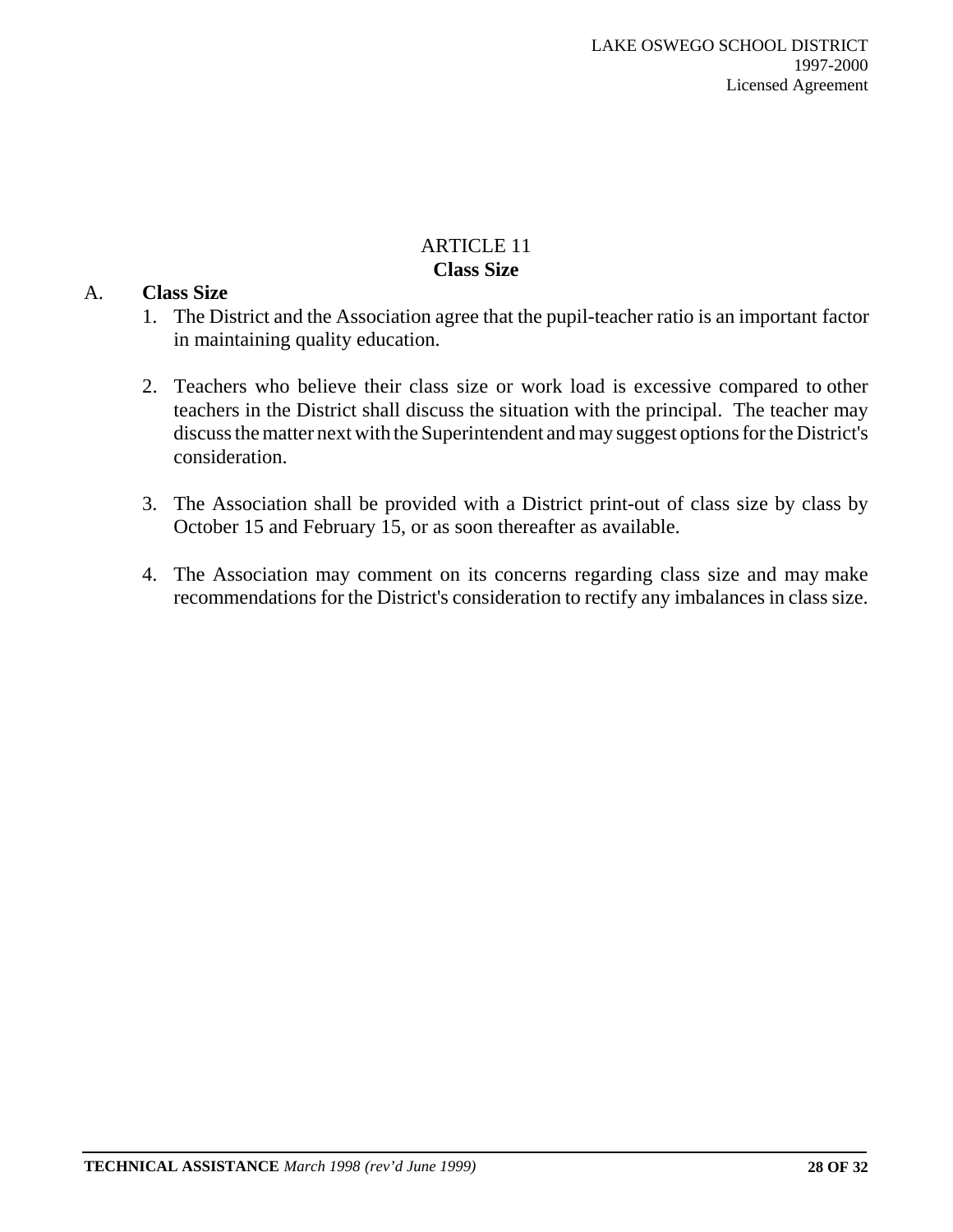#### G. CLASS S1ZE

For staffing purposes, the District shall use as guidelines the following:

| Grade Levels | Guideline                                                         | Qualifier for<br><b>Instructional Assistant</b> |
|--------------|-------------------------------------------------------------------|-------------------------------------------------|
| K and 1      | 18                                                                | 20                                              |
| 2 and 3      | 23                                                                | 25                                              |
| $4 - 6$      | 28                                                                | 30                                              |
| $7 - 12$     | Over 160 for standard<br>classes or NW Assoc.<br>discount formula |                                                 |

- 1. In the elementary grades (K-6) should class sizes exceed the guidelines on the third Monday of the month, one hour of instructional assistant time shall be assigned within two (2) days to the teacher at the elementary level for every two (2) students above the guideline. There shall be no prorata for less than every two students. In the event the class level changes, the instructional assistant time shall be used in the building at the discretion of the principal. Schools Councils may request a waiver of this section from MEA and the District by presenting an alternative plan.
- 2. At the secondary level (7-1 2), if the class size exceeds the guidelines, the District shall provide one additional preparation period or relieve the teacher of duty assignments.
- 3. Except for N.W. Association discount formula classes, teachers at grades 9-12 who have more than 32 students in any one class, if teaching five (5) periods, or 27 students in any one class, if teaching six (6) periods, shall receive an additional duty free period.
- 4. When assigning students to non standard classrooms, consideration will be given to the number of work stations in the room (e.g. home ec, shop, computers).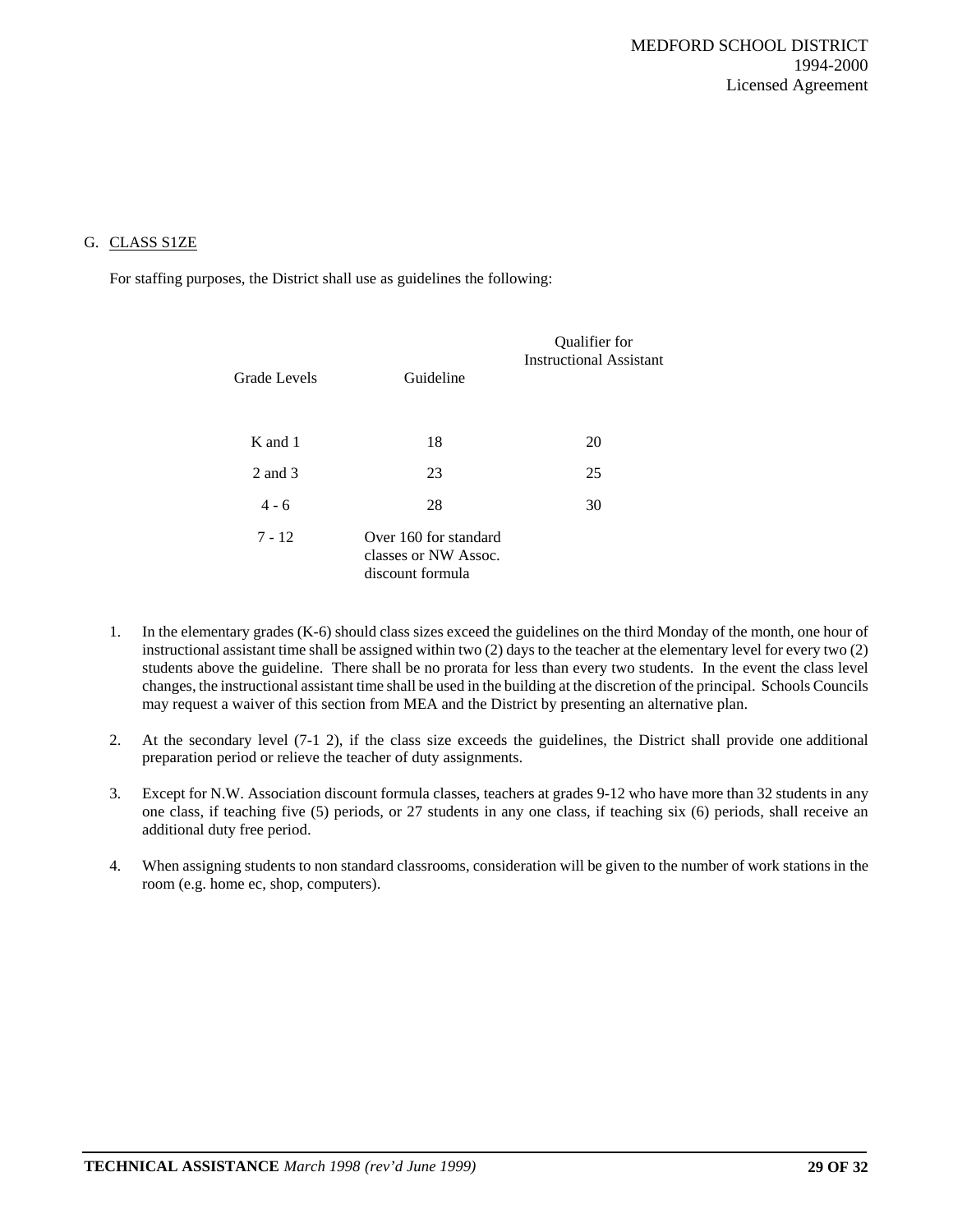#### **E. Elementary Class Loads**

No later than the third week of school each elementary principal will review all situations where elementary teacher class loads, including specialists, exceed District Policy standards in effect on January 16, 1991, and will consider options including:

- A. Reallocation of current building resources.
- B. Adjustment of class sizes within the building.

If options A and B are not feasible, the principal will make a request to the appropriate District office for additional resources.

- 1. For the 1993-94 school year the District will provide \$300,000 in an overload elementary classroom account.
- 2. For the 1994-95 school year the District will provide \$300,000 in an overload elementary classroom account.

No later than October 15 the District will complete a review of all requests and will prioritize those requests and will allocate resources available to the highest priority needs. The primary purpose of the fund will be to hire additional teachers; however, if the District determines that instructional assistants would be more appropriate to the needs, in a specific situation, some of the fund may be used for additional instructional assistant time.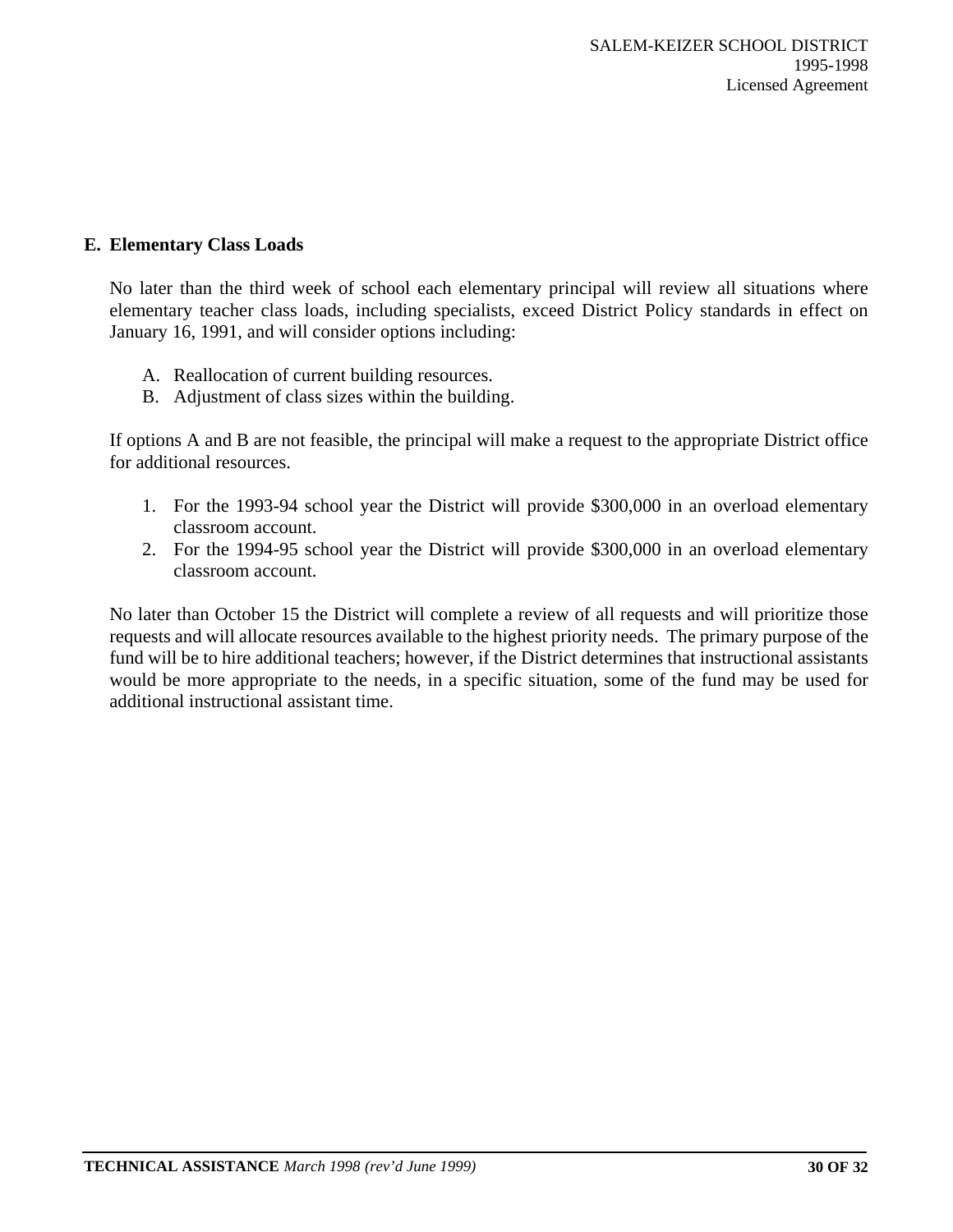#### **ARTICLE 13 WORKING CONDITIONS**

### A. Class Size

1. Review Procedure: An employee request for review of class size will be made to any member of the building class size committee, which will be comprised of an administrator and teachers from that building. Teachers will be selected by ballot at each school prior to the end of the year for the following year. The building class size committee will consist of:

Elementary: Principal, one (1) grade K-1 teacher, one (1) grade 2-3 teacher, one (1) grade 4-5 teacher, one (1) specialist.

Middle School: one (1) administrator, one (1) teacher from each school-within-a-school, one (1) specialist.

High School: one (1) administrator, and four teachers from various departments; the departments shall be represented on a rotating basis with the first year's representation drawn by lot.

If it is not possible to organize a building class size committee to the above standards the Superintendent or designee and the Tigard-Tualatin Association President shall meet and determine the composition.

2. Timelines: Elementary building class size committees will meet for the first time during the first week of school. The middle school and high school committees will meet for the first time during the second week of school.

3. Building Class Size Committee Recommendations: The building committee may make unanimous recommendations to address the teacher's concerns with resources available within the building. At each step of the appeal process, notice of action taken will be communicated to the concerned employee(s) within six (6) calendar days. Any such recommendations, any requests for outside resources, or any failure by the committee to reach a unanimous recommendation will be referred to the Superintendent or designee for review and action

4. Review: The fully constituted District Class Size Committee will meet at least once during the school year to assess the work of the building class size committees and may report to the Board of Directors any findings.